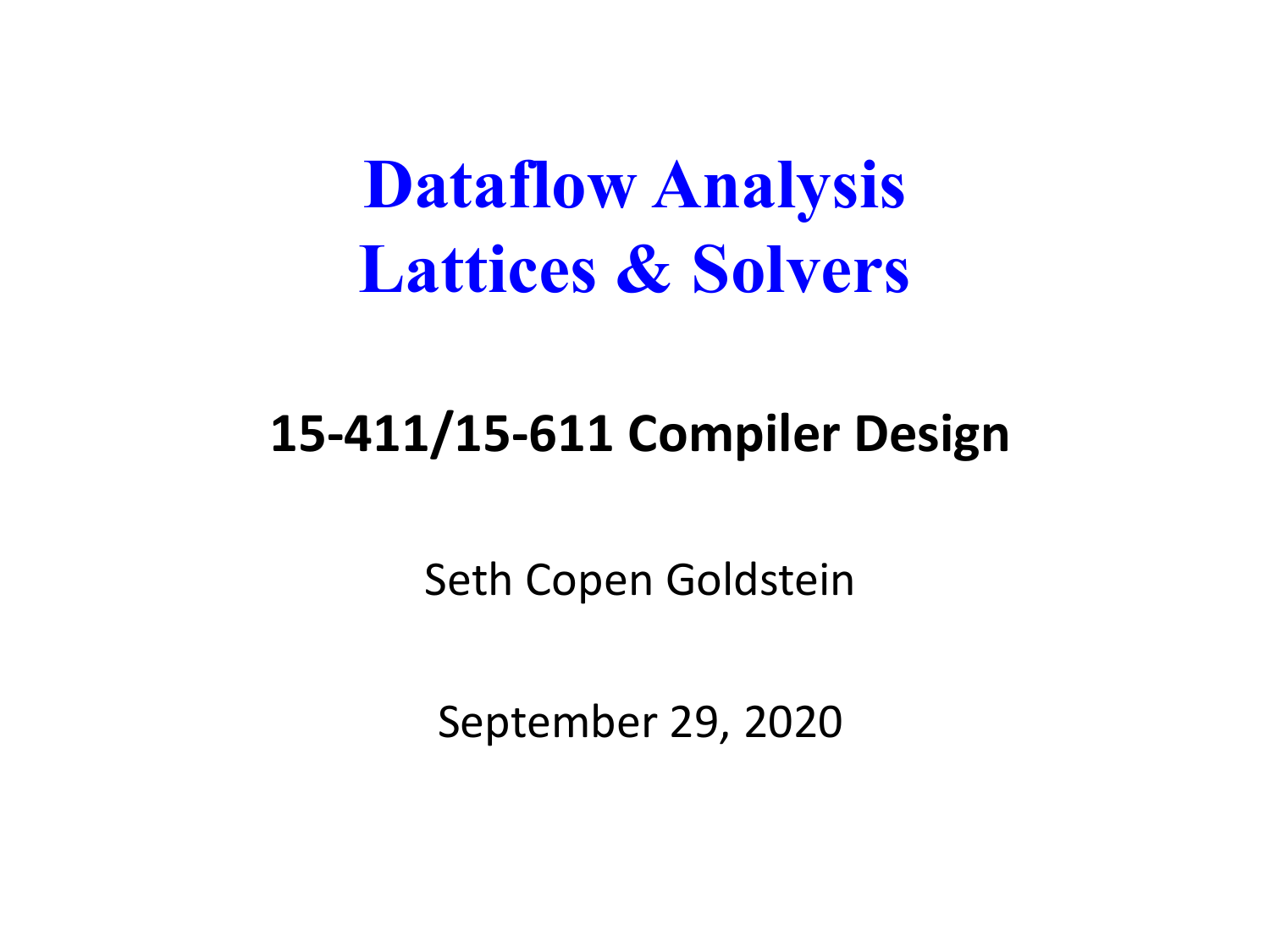# **Dataflow Analysis**

- A framework for proving facts about program
	- Reasons about lots of little facts
	- Little or no interaction between facts
	- Based on all paths through program
- Solve with iterative solver:
	- How do we know it terminates?
	- How do we know whether solution is precise? (or even correct?)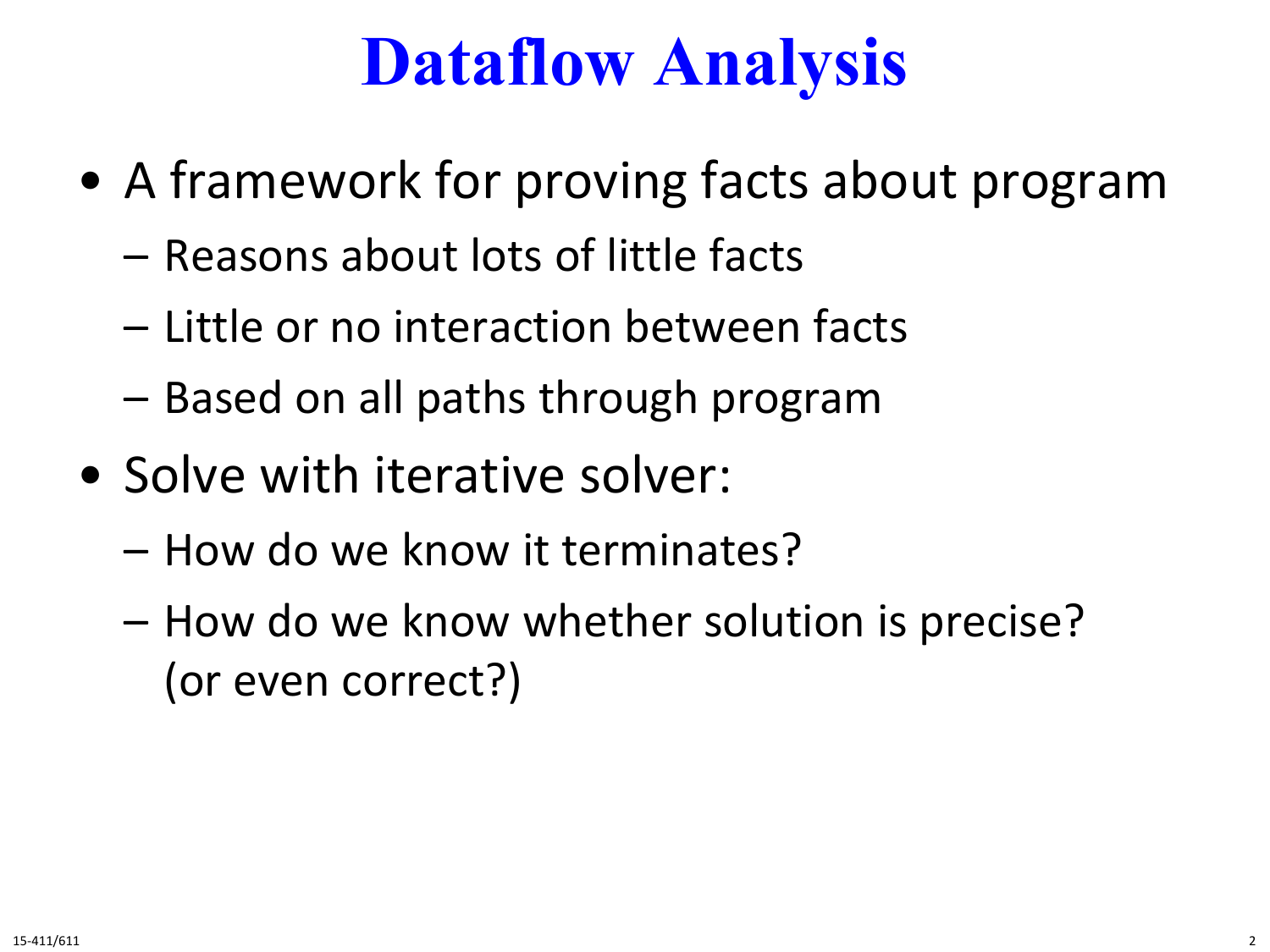# **Recall: Data Flow Equations**

- Let s be a statement
	- $-$  succ(s) = {immediate successors of s}
	- $Pred(s) = \{immediate predecessors of s\}$
	- In(s) program point just before executing s
	- Out(s) program point just after executing s
- Transfer functions (for forward, must):

$$
In(s) = \bigcap_{s' \in \text{pred}(s)} Out(s')
$$

$$
Out(s) = Gen(s) \cup (In(s) - Kill(s))
$$

- Gen(s) set of facts made true by s
- Kill(s) set of facts invalidated by s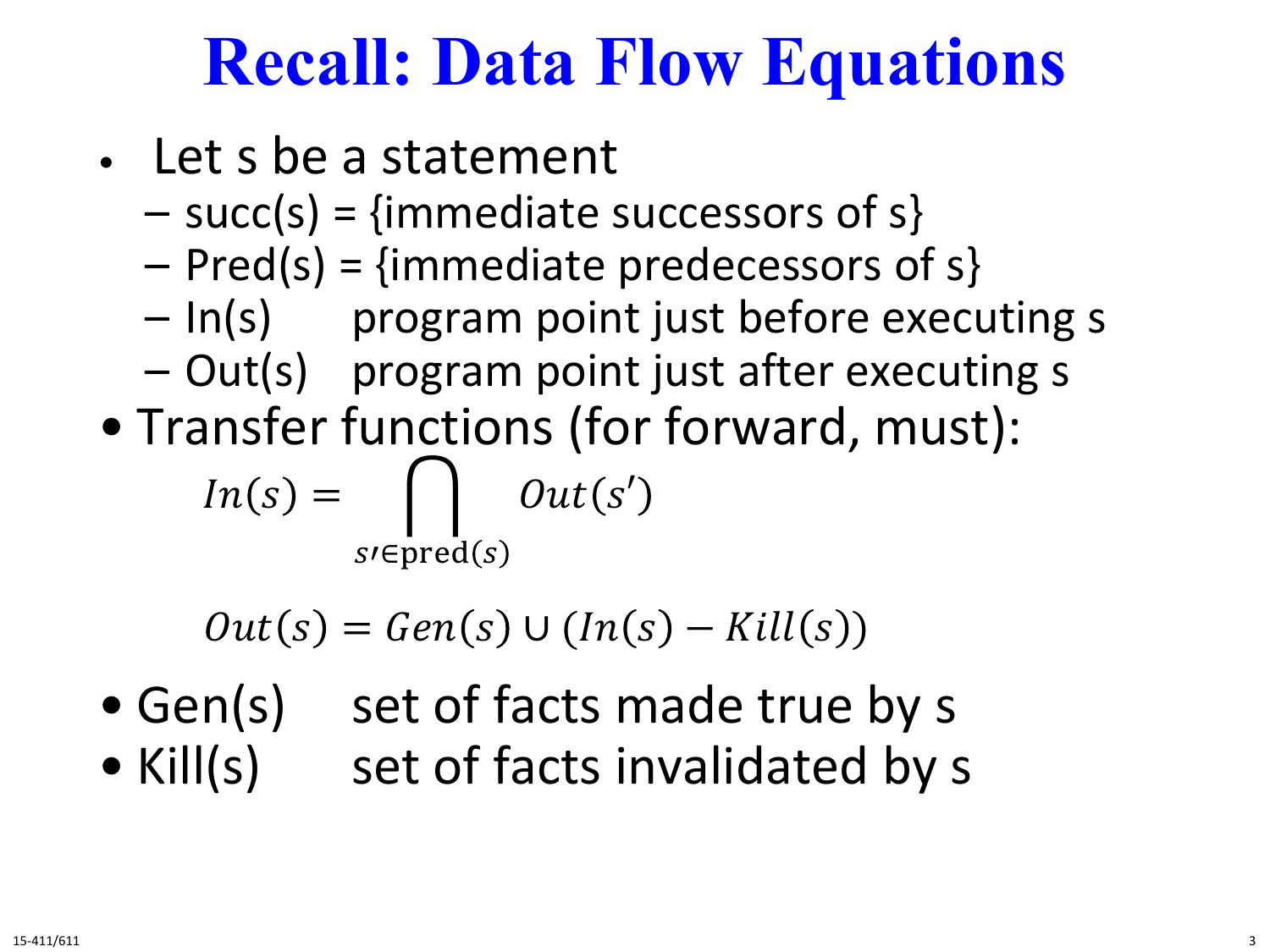# **Recall: Worklist algorithm (forward)**

 $Initialize: in [B] = out [b] = Universe$ 

```
Initialize: in[entry] = \varnothing
```
Work queue, W = all Blocks in topological order while (|W| != 0) {

```
remove b from W
```
- $temp = out[b]$
- compute In[b]
- compute Out[b]

if (temp != out[b])  $W = W \cup succ(b)$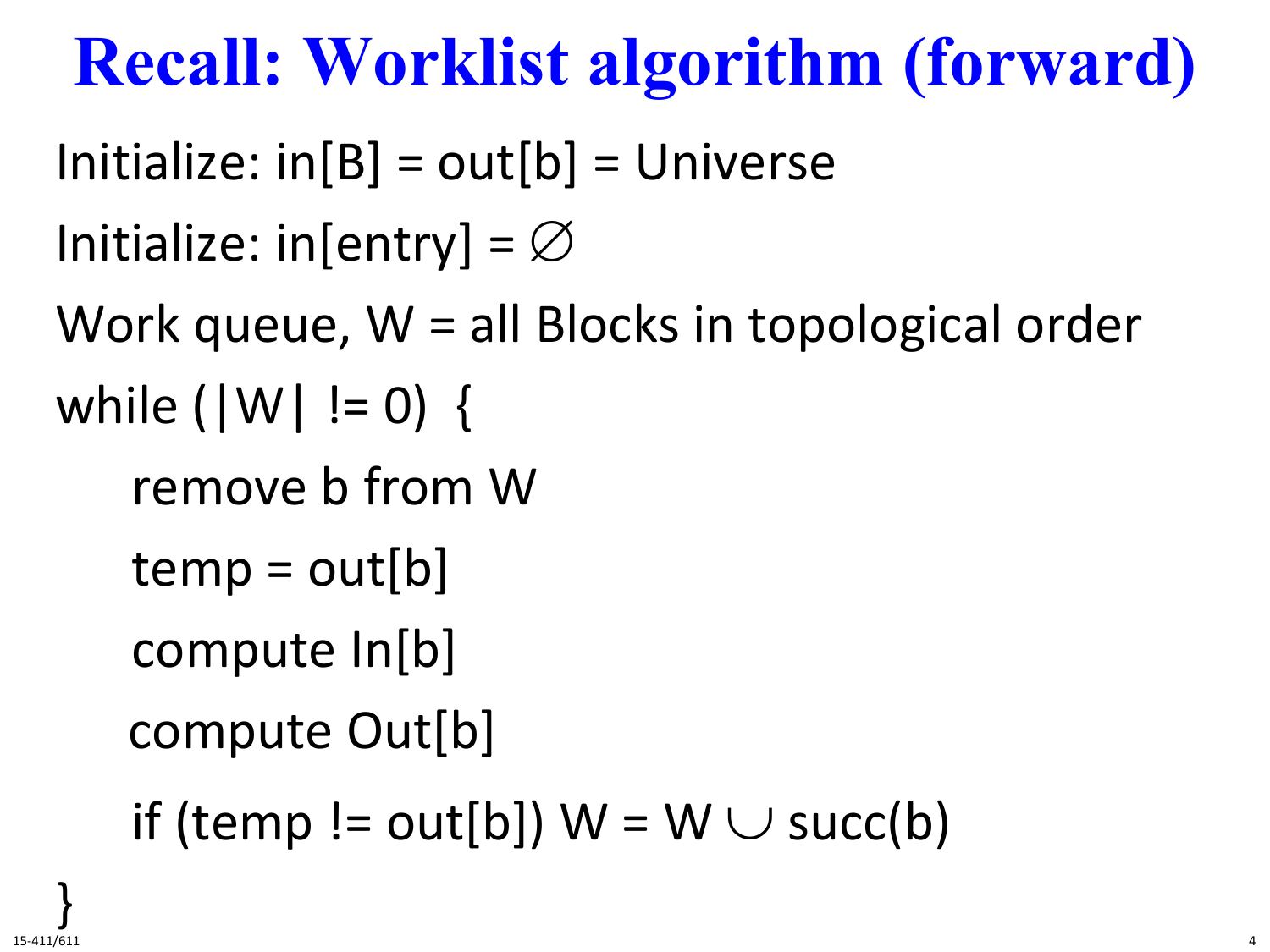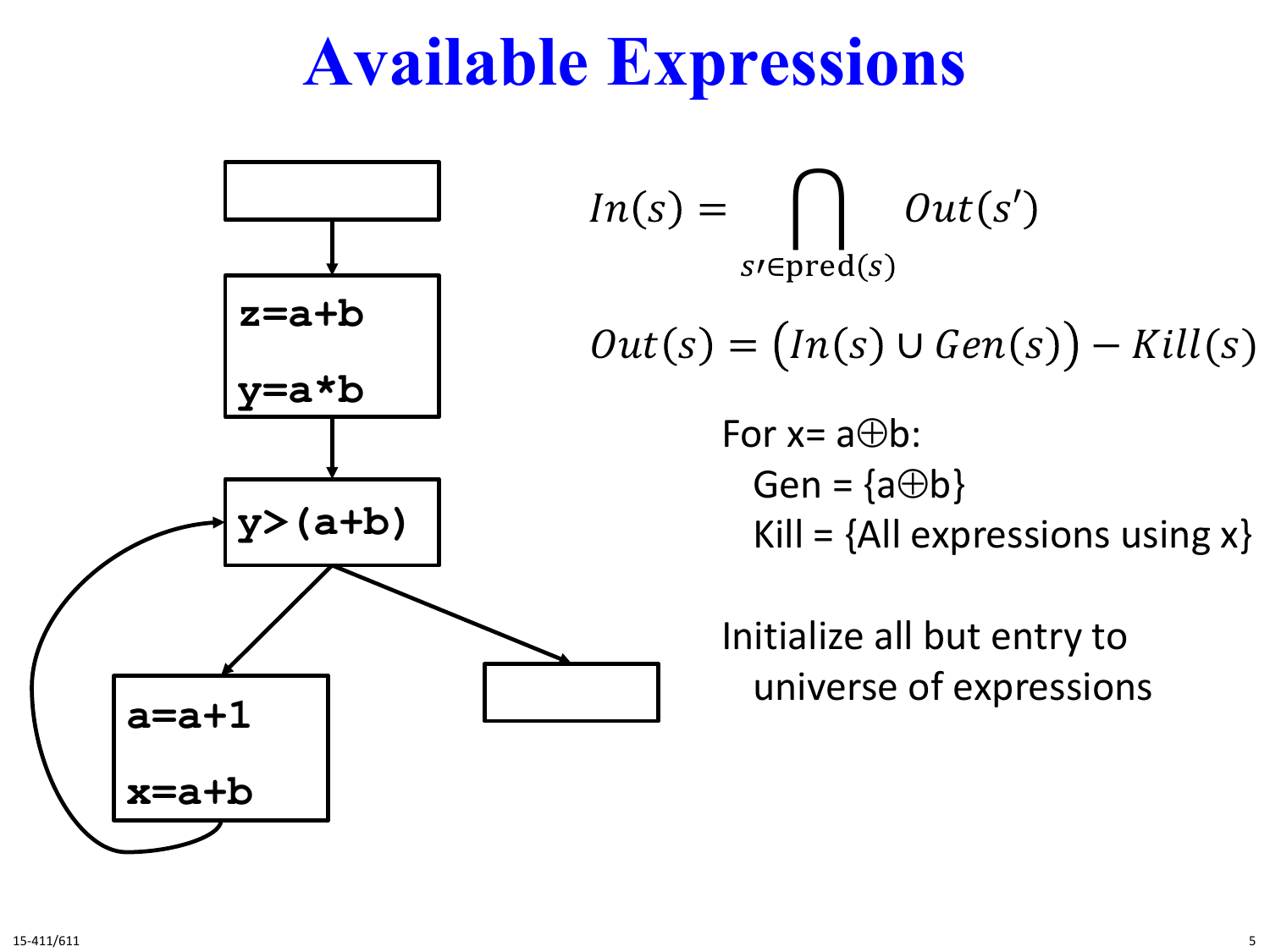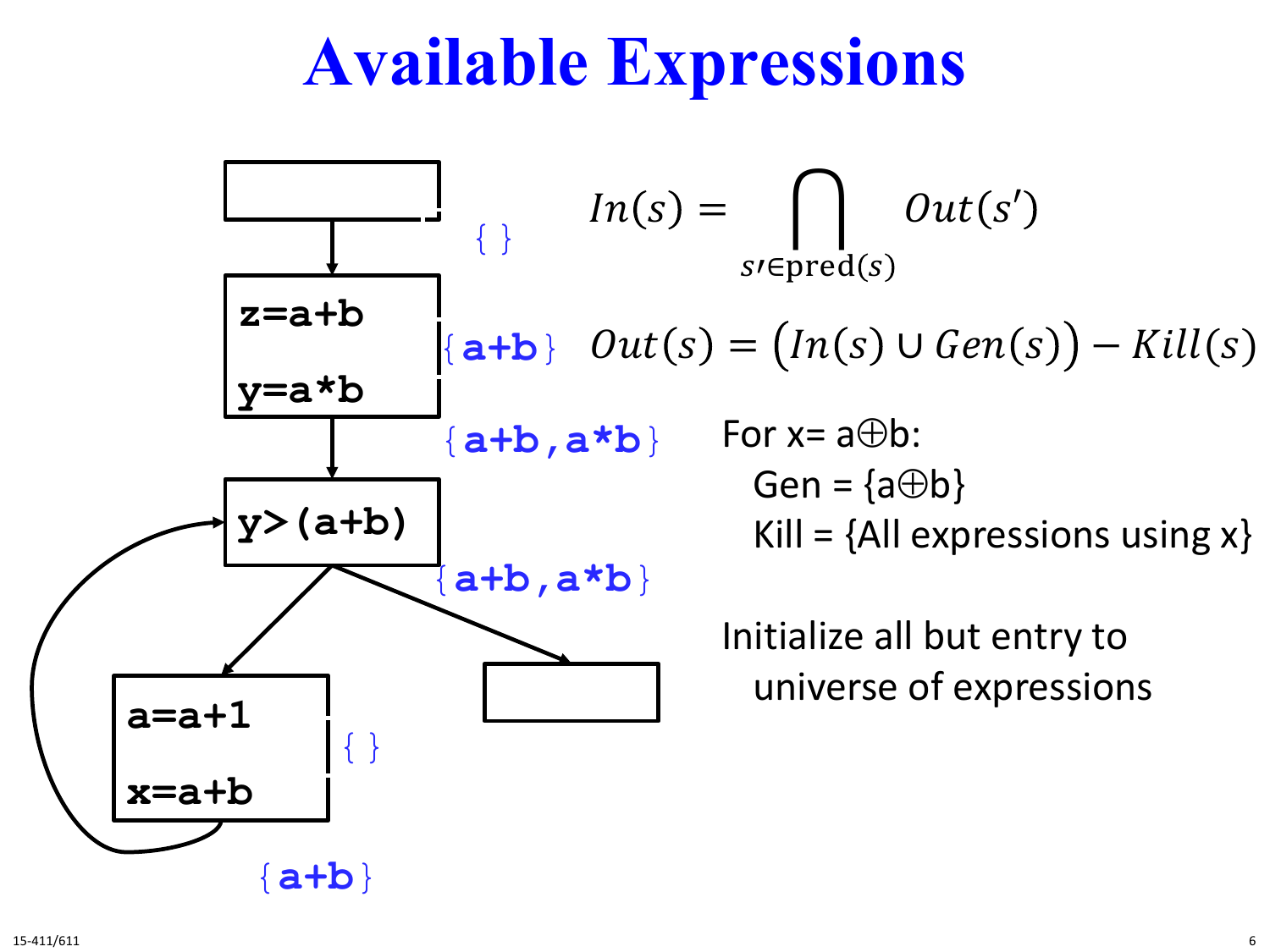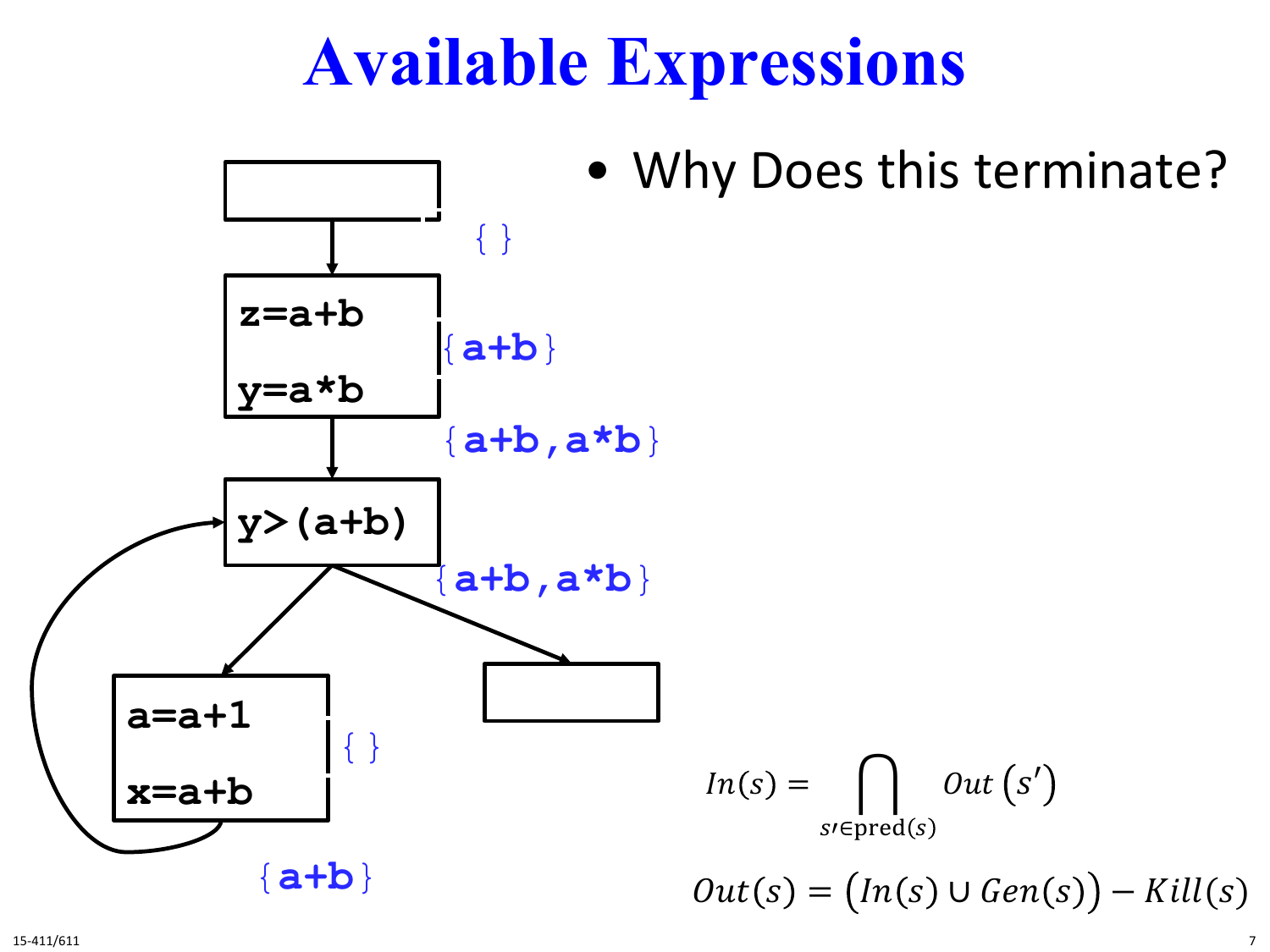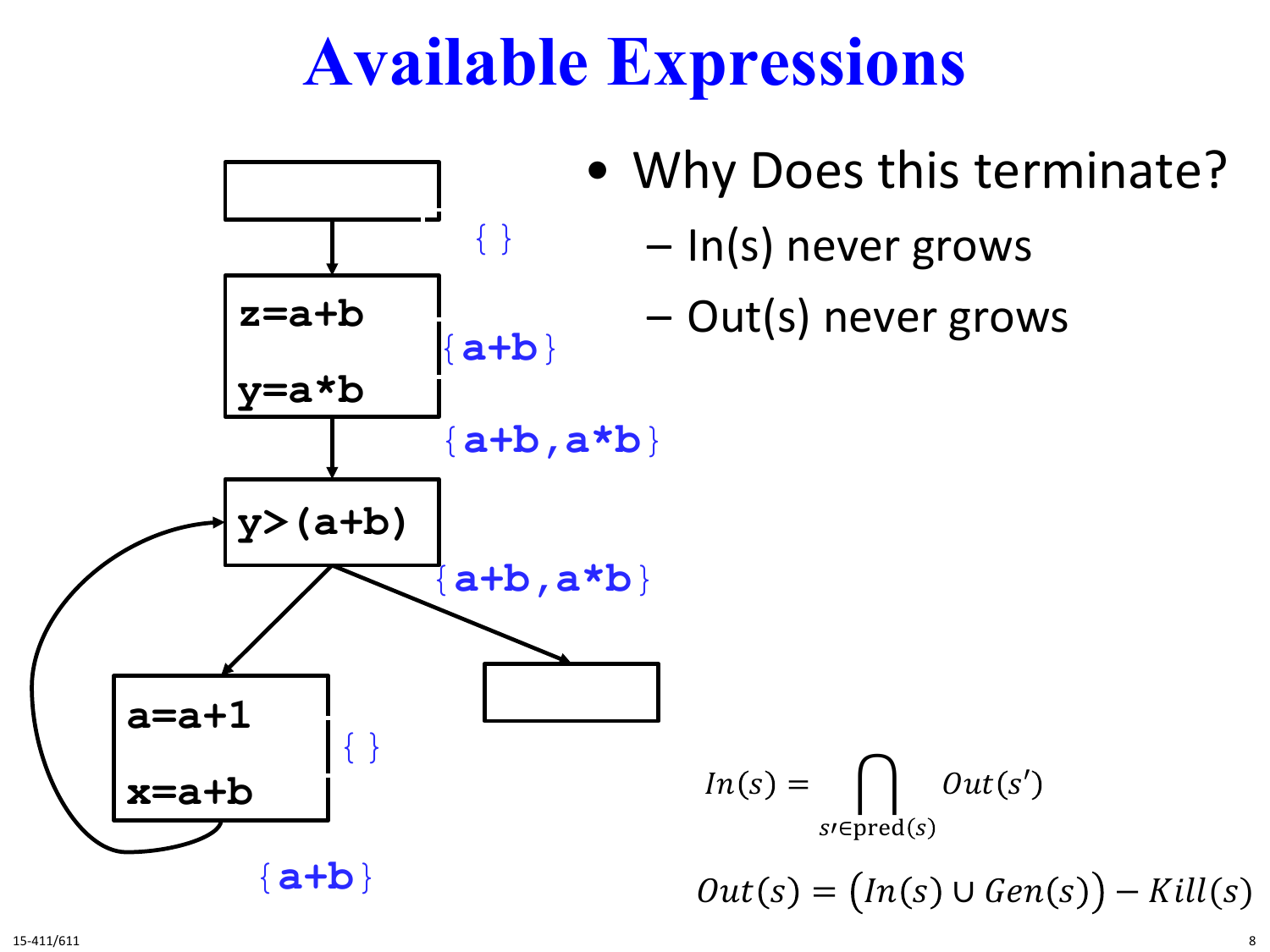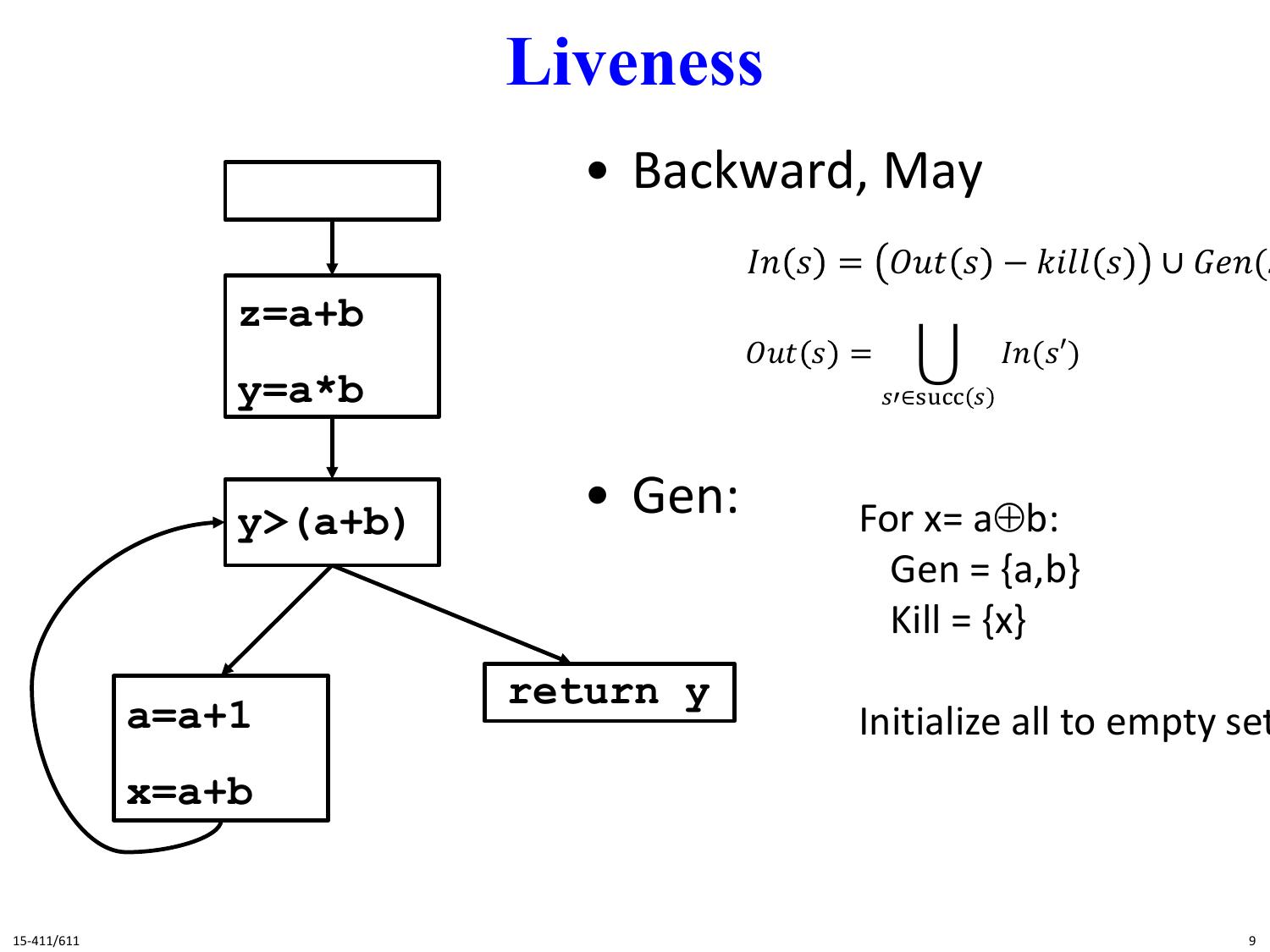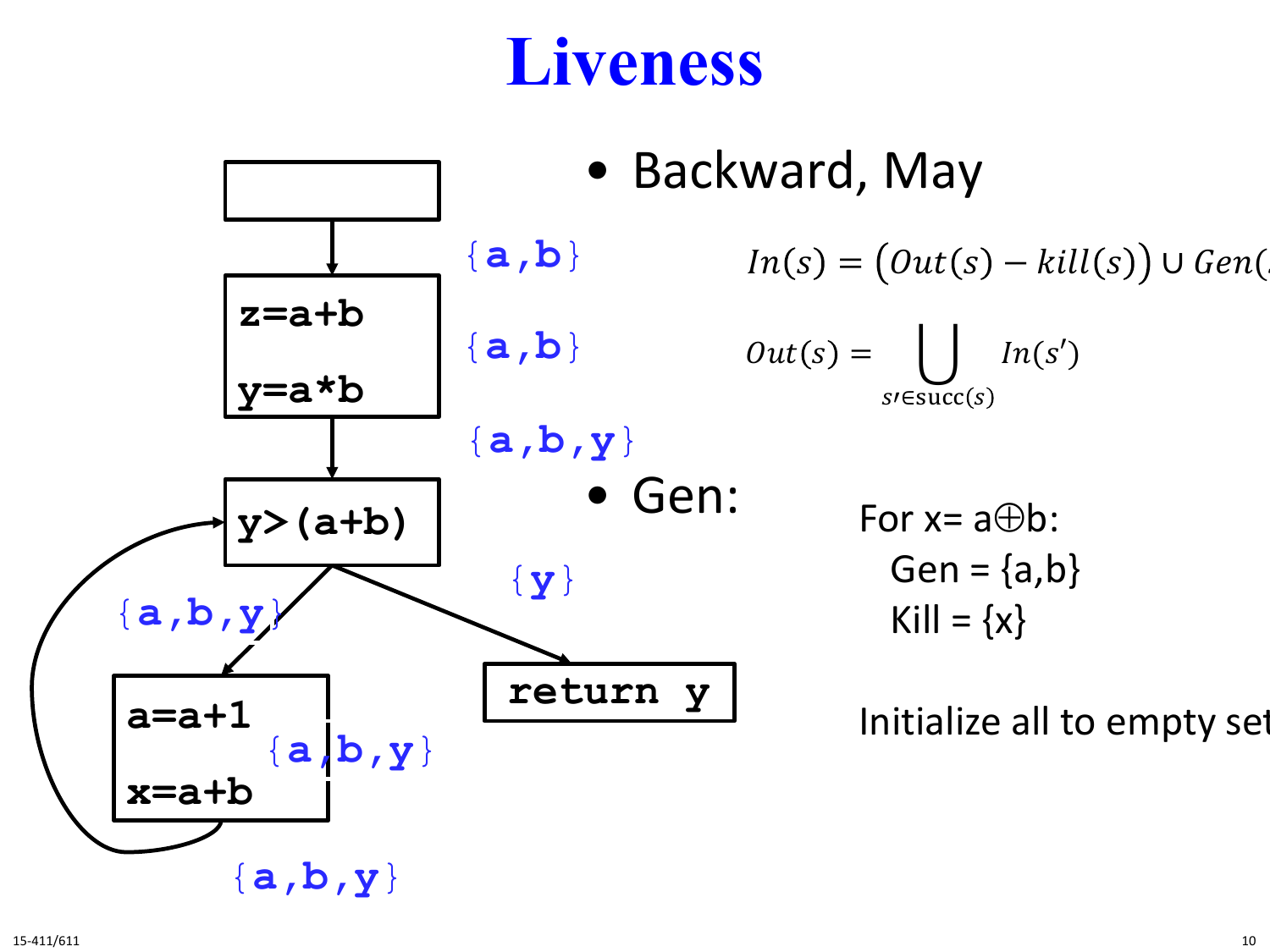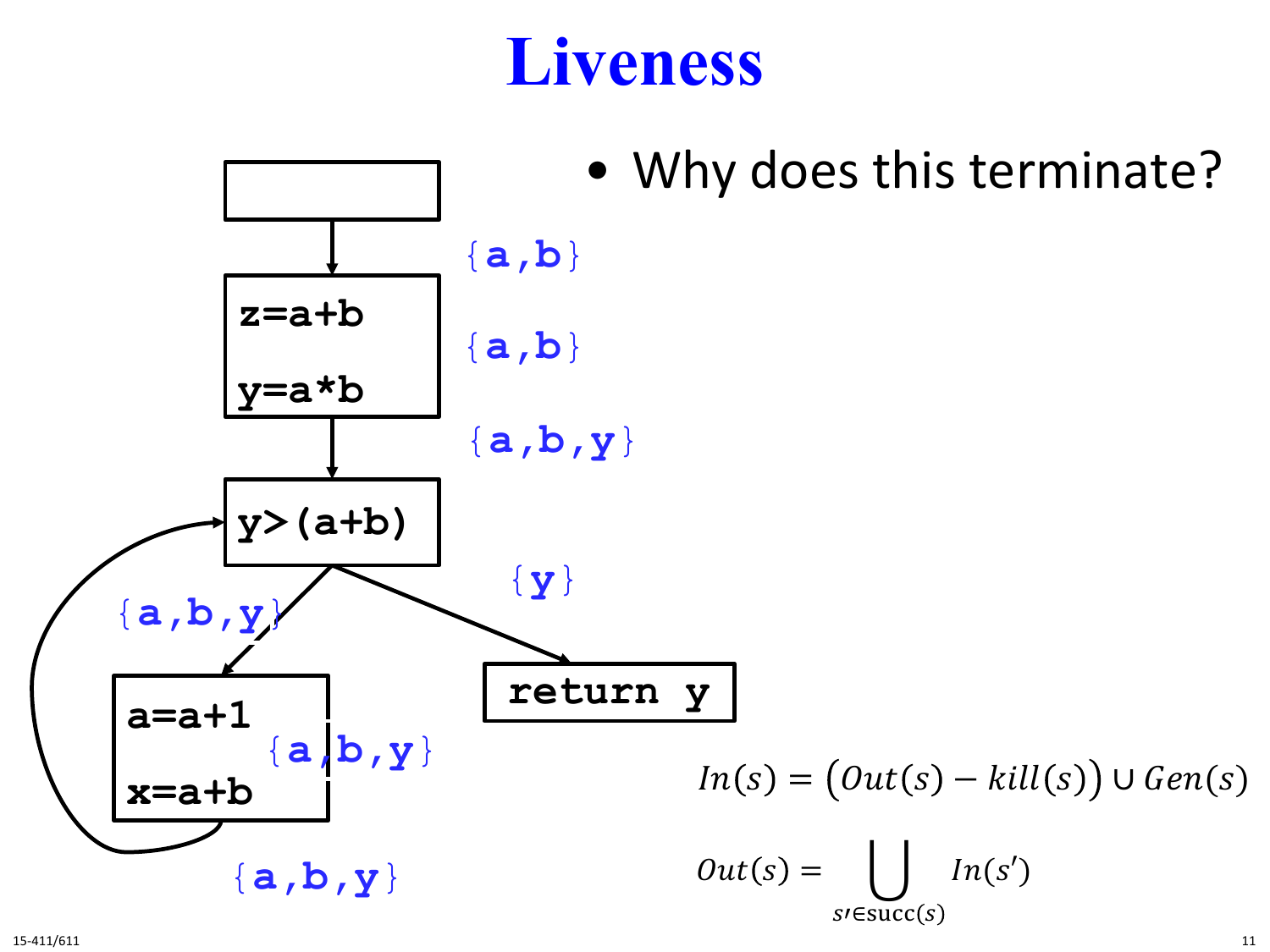

- Why does this terminate?
	- In(s) & Out(s) never shrink
		- Eventually reach fixed point since number of variables is

 $ln(s')$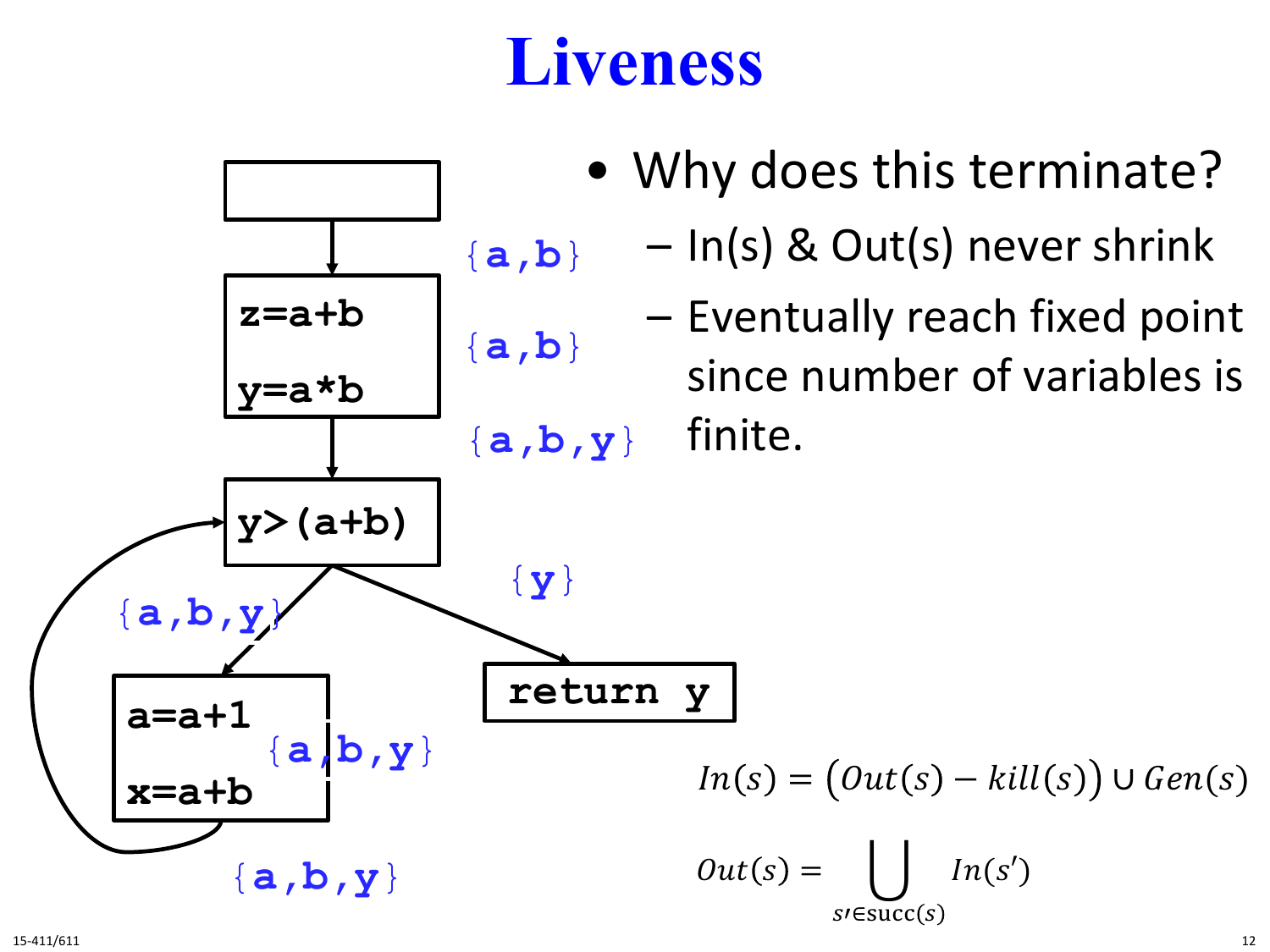#### **Data Flow Facts and lattices**

- Typically, data flow facts form a lattice
- Example, Available expressions

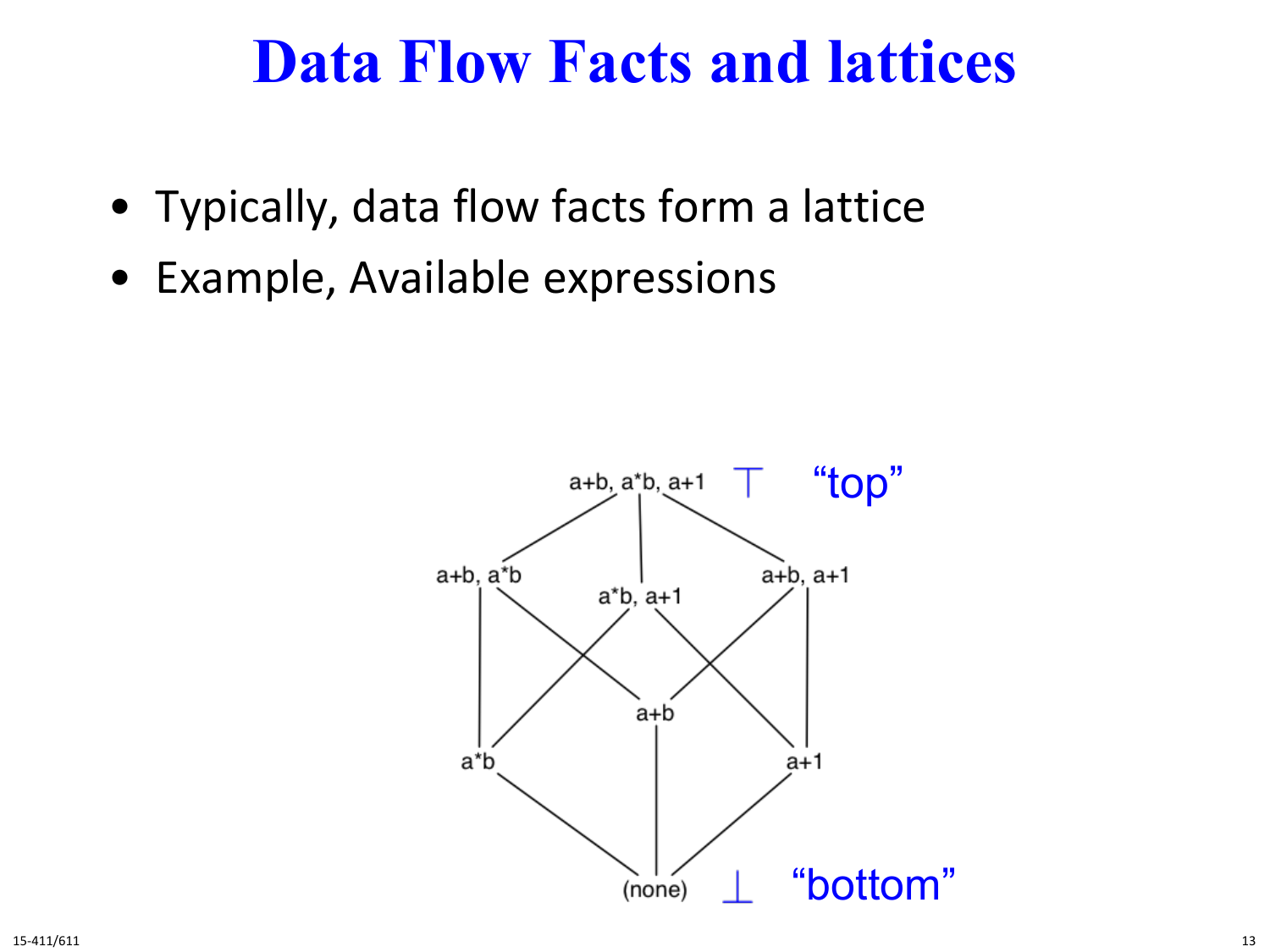### **Lattices**

- All our dataflow analyses map program points to elements of a *lattice*.
- A *complete lattice* L = (S, ≤, V, ∧, ⊥, T) is formed by:
	- A set S
	- A partial order ≤ between elements of S.
	- A least element ⊥
	- A greatest element T
	- A join operator ∨
	- A meet operator ∧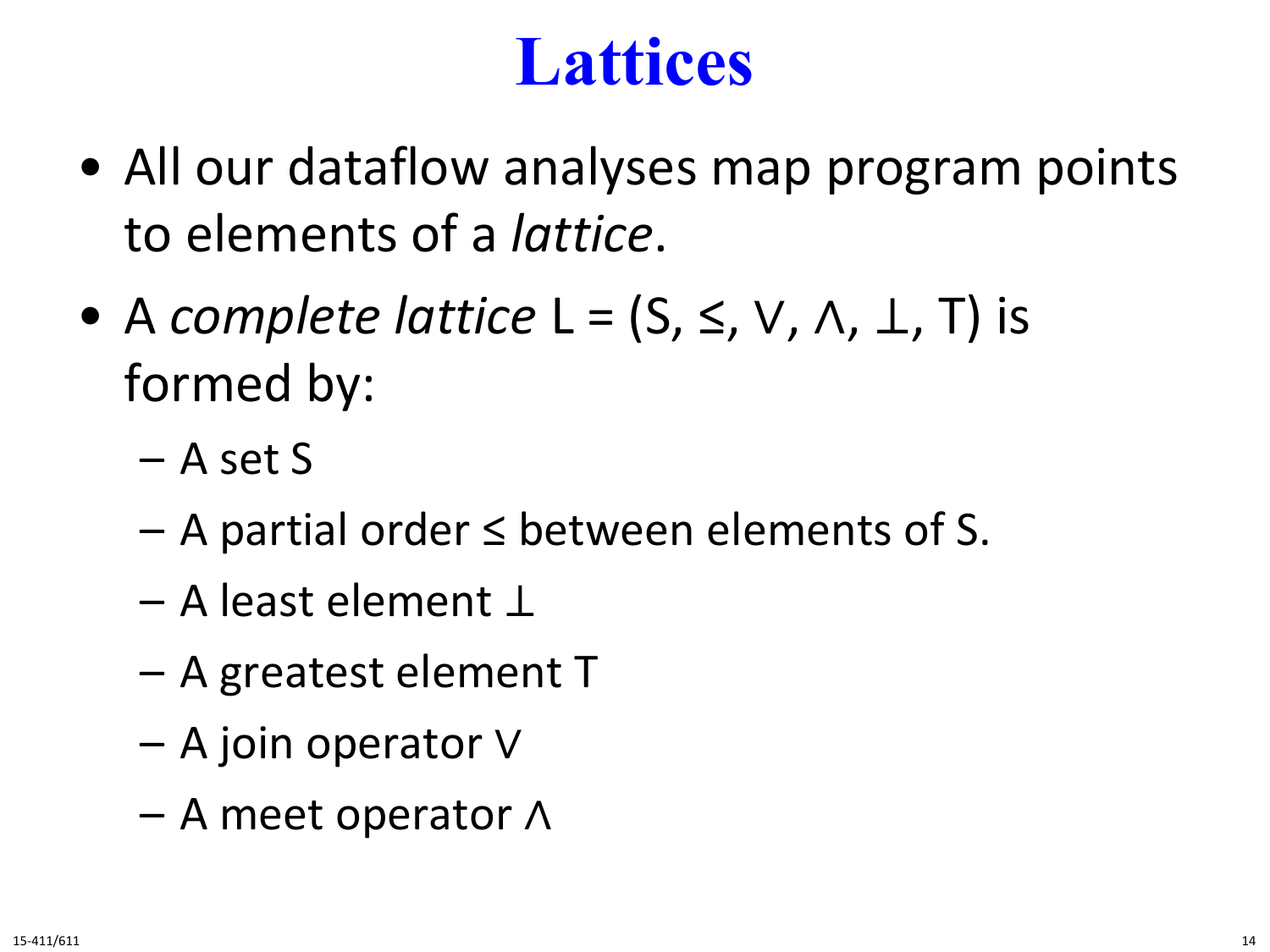# **Least Upper Bound & Join**

- If  $L = (S, \le, V, \Lambda, \perp, T)$  is a complete lattice, and  $e_1 \in S$  and  $e_2 \in S$ , then least upper bound of { $e_1$ ,  $e_2$ }  $\equiv e_{\text{lab}} = (e_2 \vee e_1) \in S$
- ∨ is the "join" operator
- $e_{\text{lub}}$ , the least upper bound, has the properties:

 $-e_1 \leq e_{\text{link}}$  and  $e_2 \leq e_{\text{link}}$ 

– For all  $e' \in S$ , if  $e_1 \leq e'$  and  $e_2 \leq e'$ , then  $e_{\text{link}} \leq e'$ 

- least upper bound of  $S' \subseteq S$ , is pairwise lub of all elements of S'
- For L to be a lattice, for all  $S'$   $\subset$  S, lub(S')  $\in$  S

Note: lub(S') may not be in S'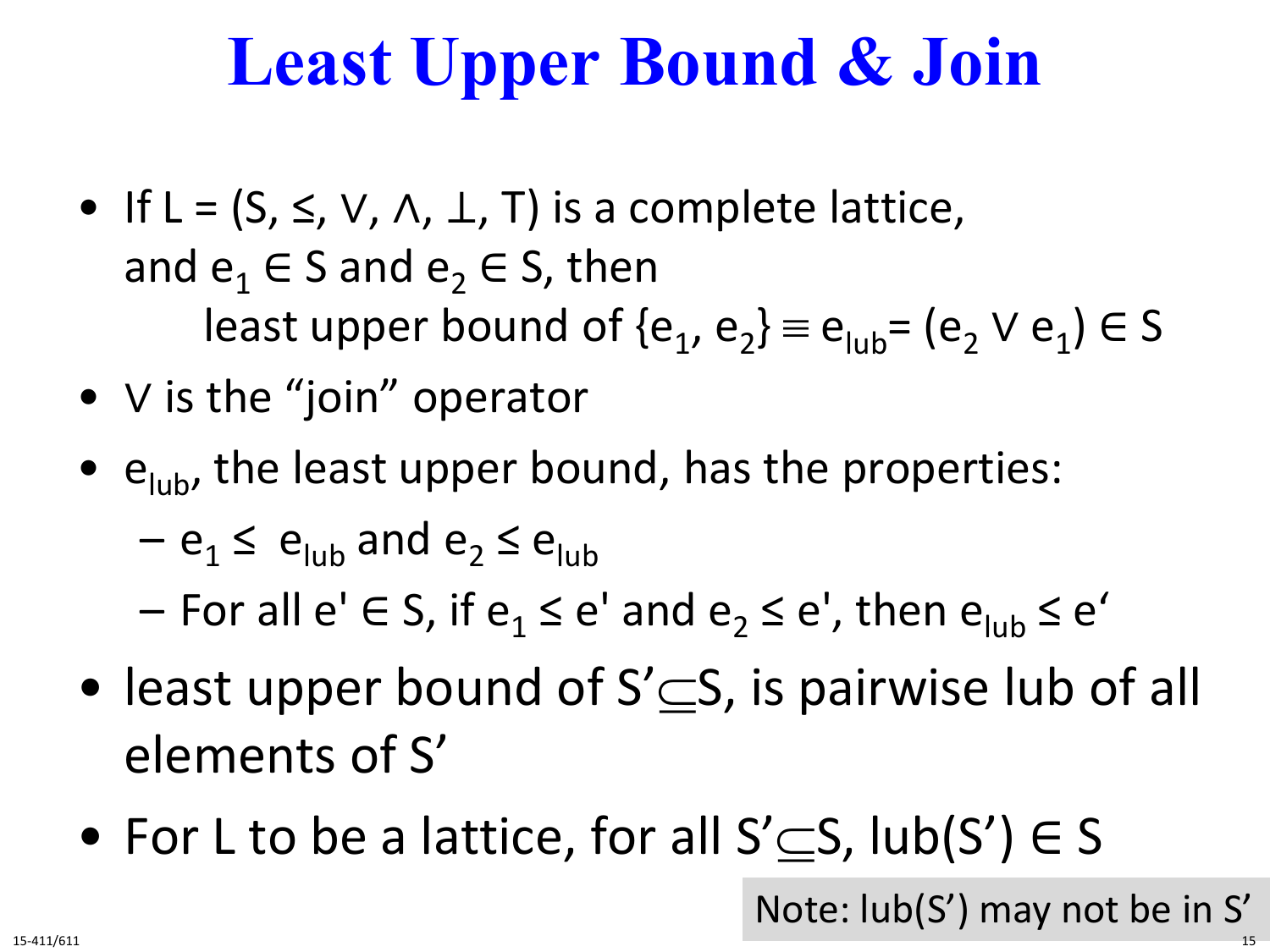### **Greatest Lower Bound & Meet**

- If  $L = (S, \le, V, \Lambda, \perp, T)$  is a complete lattice, and  $e_1 \in S$  and  $e_2 \in S$ , then greatest lower bound of  ${e_1, e_2} \equiv e_{glb} = (e_2 \wedge e_1) \in S$
- ∧ is the "meet" operator
- $e_{\text{glb}}$ , the greatest lower bound, has the properties:
	- $-e_{\text{glb}} \le e_1$  and  $e_{\text{glb}} \le e_2$
	- For all e' ∈ S, if  $e_1 \le e'$  and  $e_2 \le e'$ , then  $e' \le e_{glb}$
- greatest lower bound of  $S' \subseteq S$ , is pairwise glb of all elements of S'
- For L to be a lattice, for all  $S' \subset S$ , glb $(S') \in S$

Note: glb(S') may not be in S' 15-411/611 16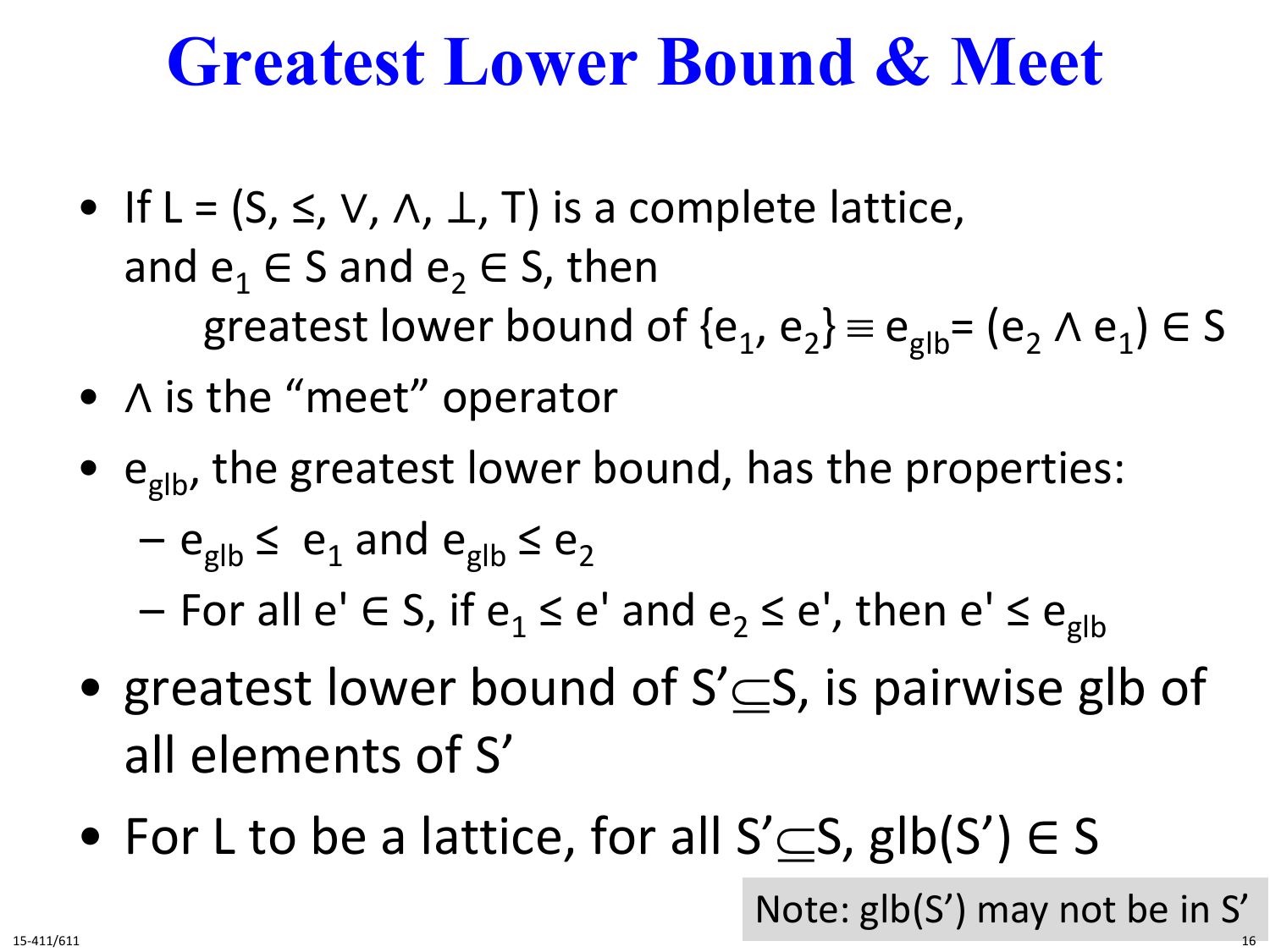# **Properties of join (and meet)**

- Join is idempotent: x ∨ x = x
- Join is commutative: y ∨ x = x ∨ y
- Join is associative:  $x \vee (y \vee z) = (x \vee y) \vee z$
- Join has a multiplicative one: for all x in S,  $(\perp \vee x) = x$
- Join has a multiplicative zero:

for all x in S,  $(T \vee x) = T$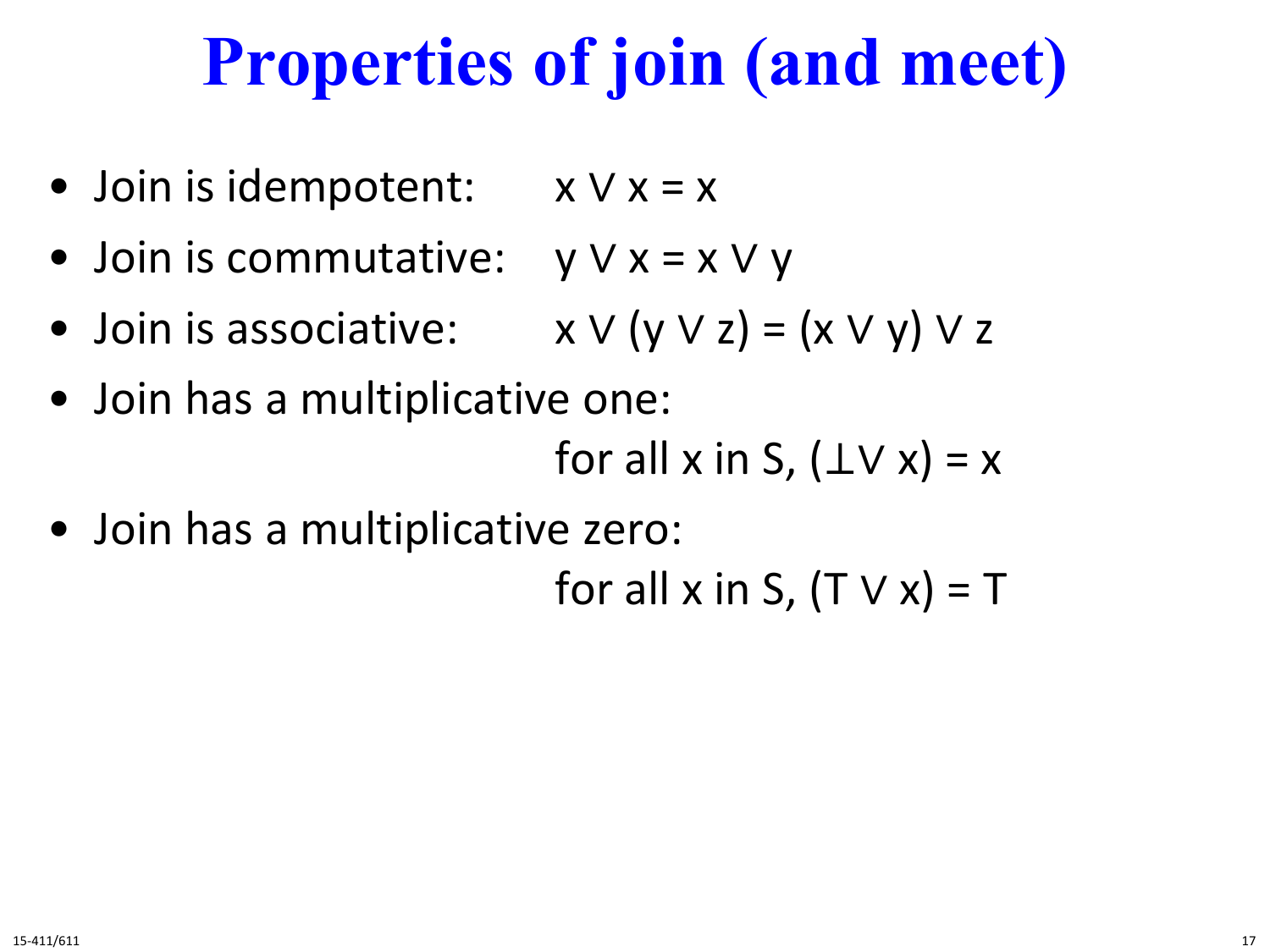# **Properties of join (and meet)**

- Join is idempotent: x ∨ x = x
- Join is commutative: y ∨ x = x ∨ y
- Join is associative:  $x \vee (y \vee z) = (x \vee y) \vee z$
- Join has a multiplicative one: for all  $x \in S$ ,  $(\pm V x) = x$
- Join has a multiplicative zero: for all  $x \in S$ ,  $(T \vee x) = T$
- Similarly for meet, but:
	- $-$  multiplicative one is T, i.e., for all x∈S, (T  $\wedge$  x) = T
	- multiplicative zero is  $\perp$ , i.e., for all xES,  $(\perp \wedge x) = T$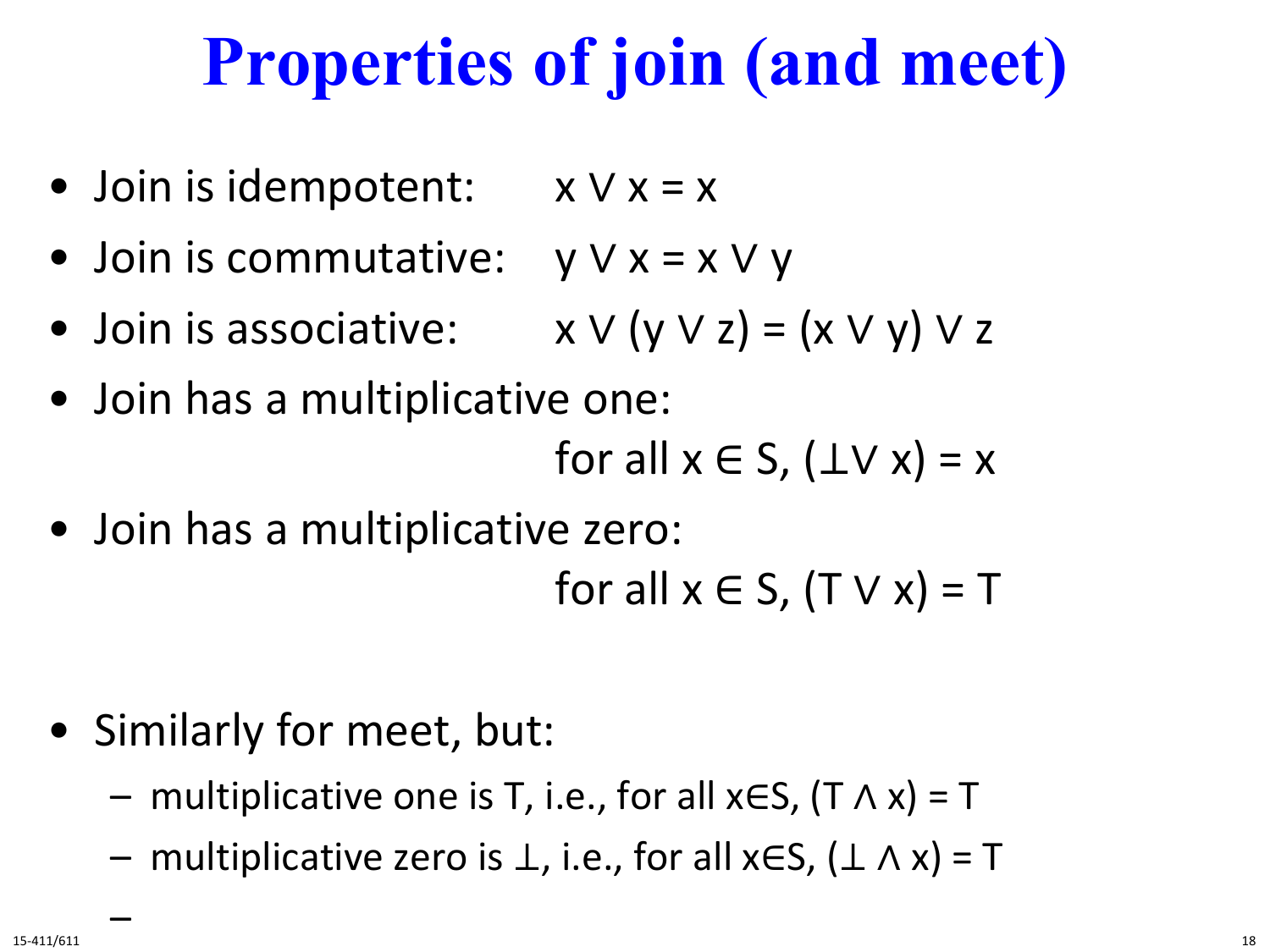# **Semilattices**

- Notice the dataflow analysis we looked at have either the join or meet operator, e.g.,
	- available expressions uses meet: ∧ is intersection
	- liveness uses join: ∨ is union
- If only one of meet or join are defined, we call it a semilattice.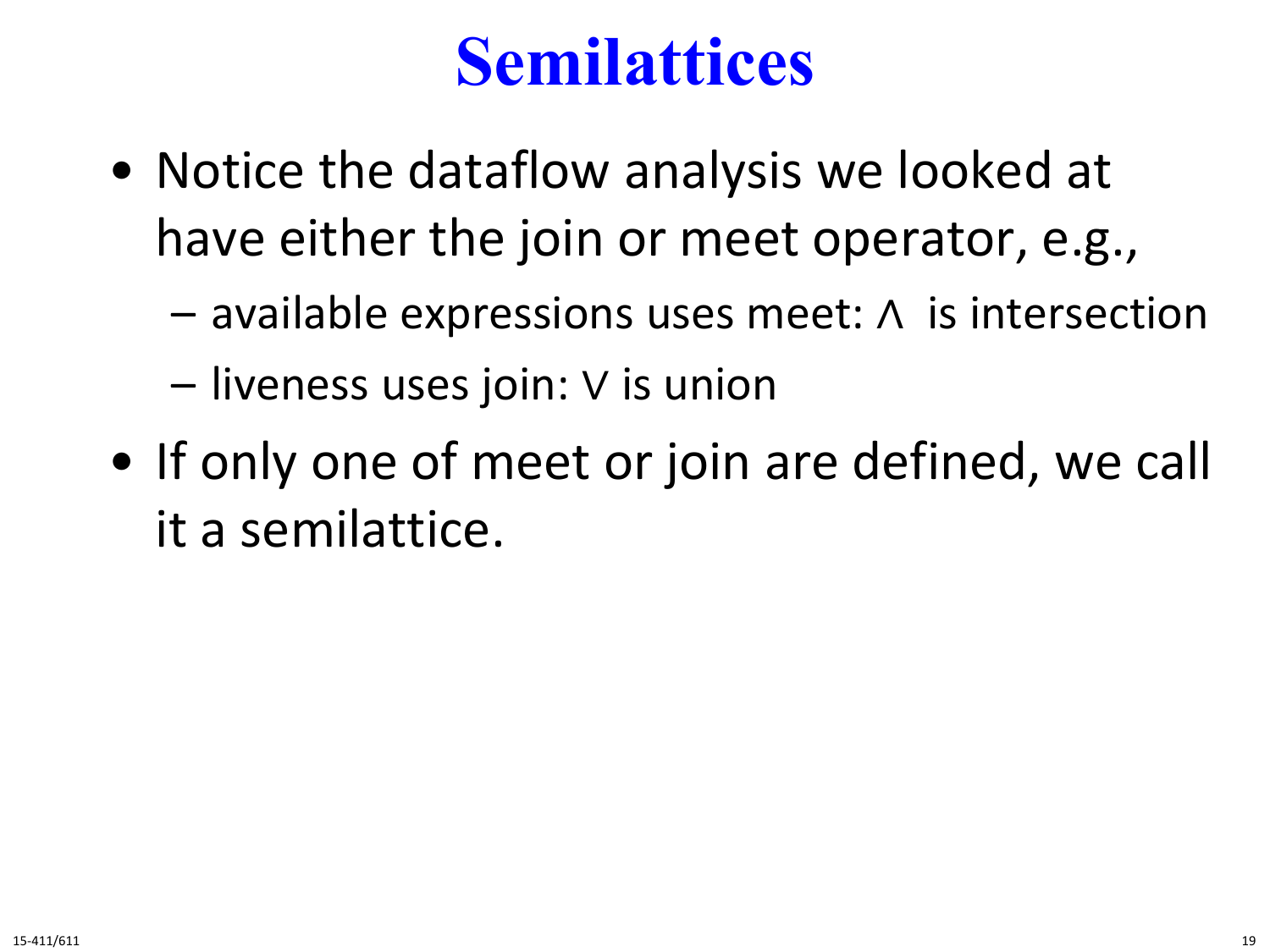#### **Partial Order**

• A partial order is a pair  $(S, \leq)$  such that:

 $\leq$   $\subseteq$  S $\times$ S

 $\leq$  is reflexive, i.e.,

 $x \leq x$ 

- $\leq$  is anti-symmetric, i.e.,  $x \le y$  and  $y \le x$  implies  $x=y$
- $\leq$  is transitive, i.e.,

 $x \le y$  and  $x \le z$  implies  $x \le z$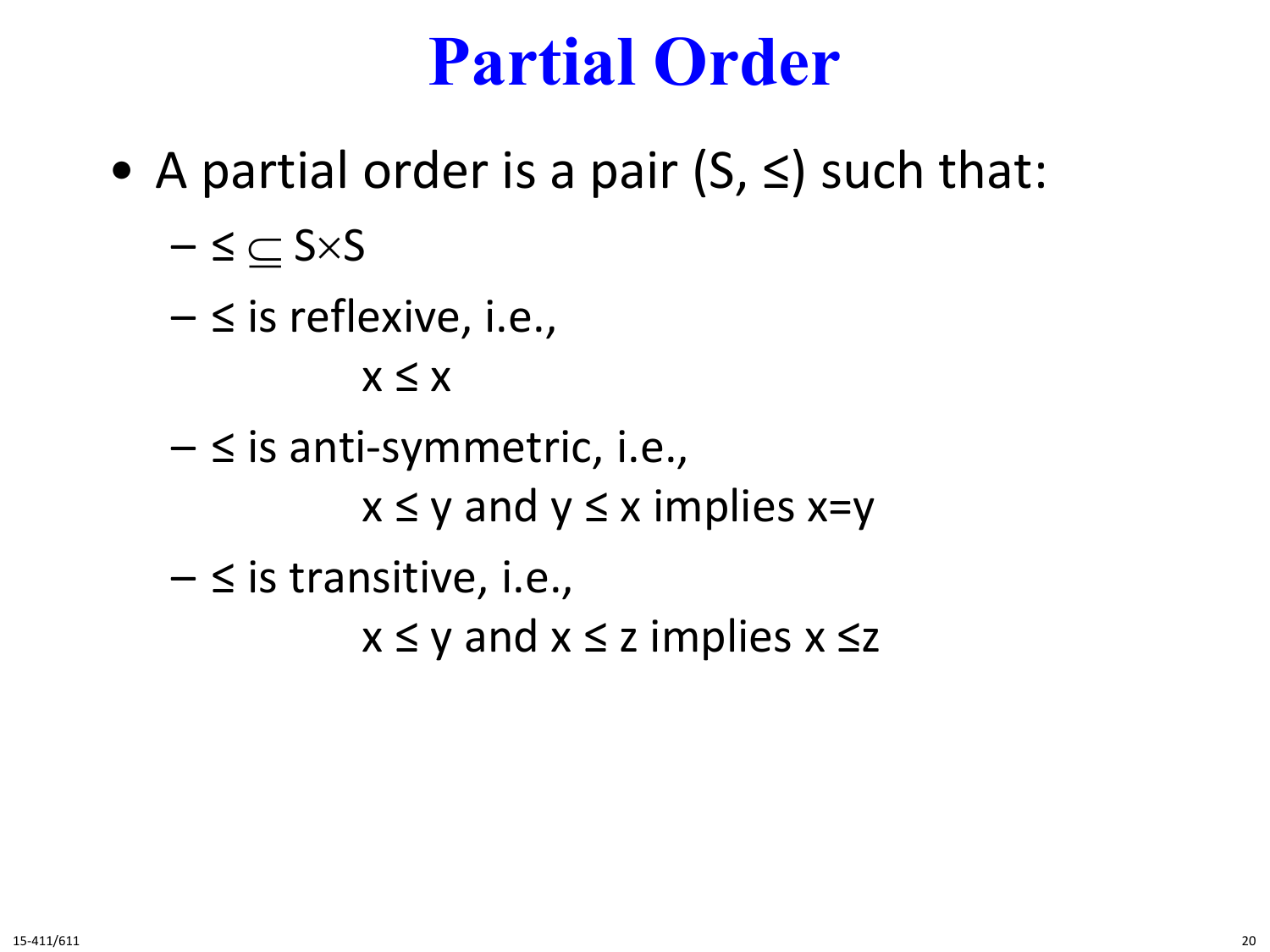# **Partial Order,** ∨**,** ∧**, and Semi-Lattice**

• Join, least upper bound, on a semi-lattice defines a partial order:  $x \le y$  iff  $x \vee y=y$ 

• Meet, greatest lower bound, on a semilattice defines a partial order:  $x \le y$  iff  $x \wedge y=x$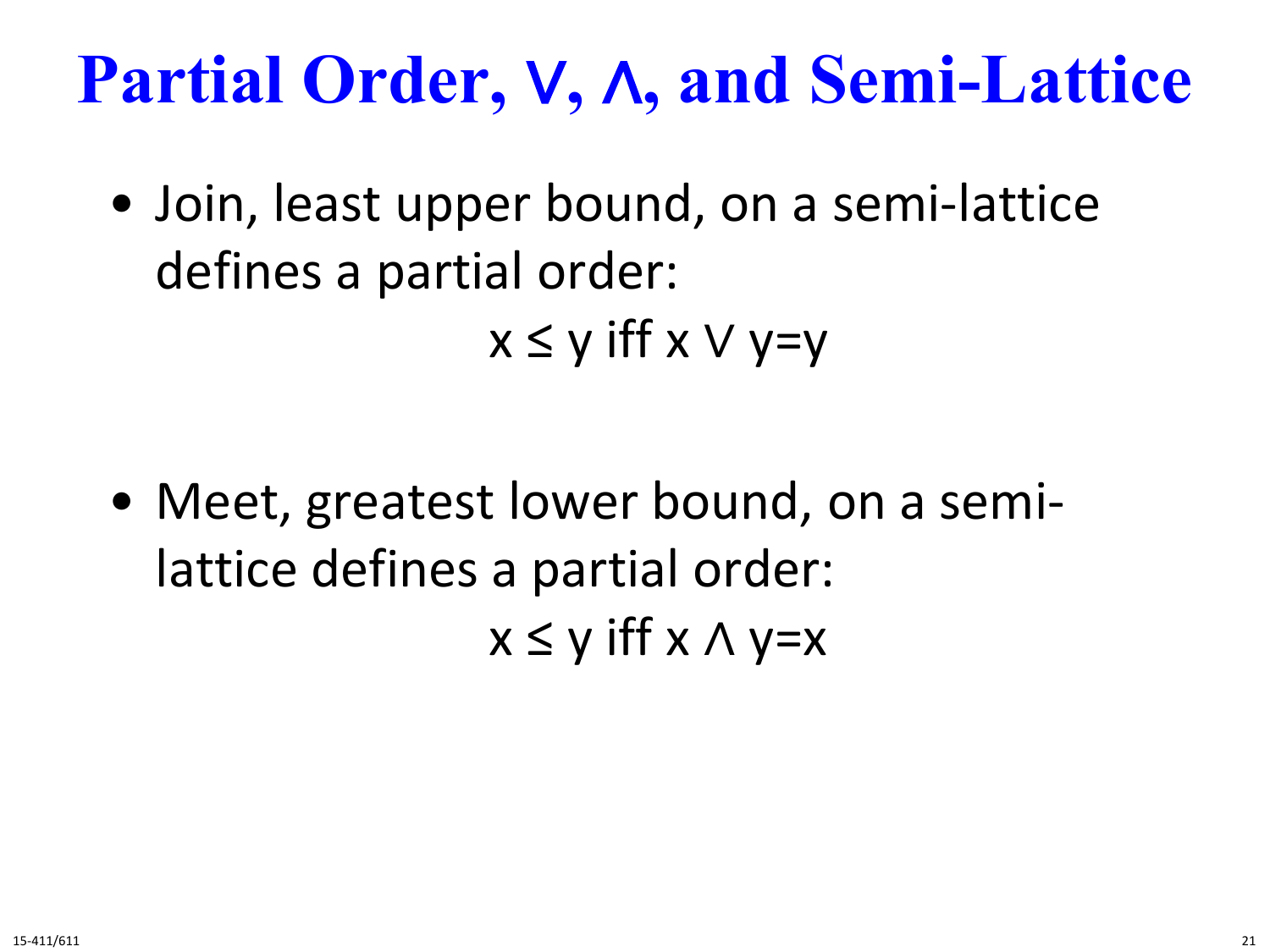#### **Useful Lattices**

- $(2^s, \subseteq)$  forms a lattice for any set S.
	- $-2<sup>S</sup>$  is the powerset of S (set of all subsets)
- If  $(S, \leq)$  is a lattice, so is  $(S, \geq)$ 
	- i.e., lattices can be flipped
- A lattice for constant propagation

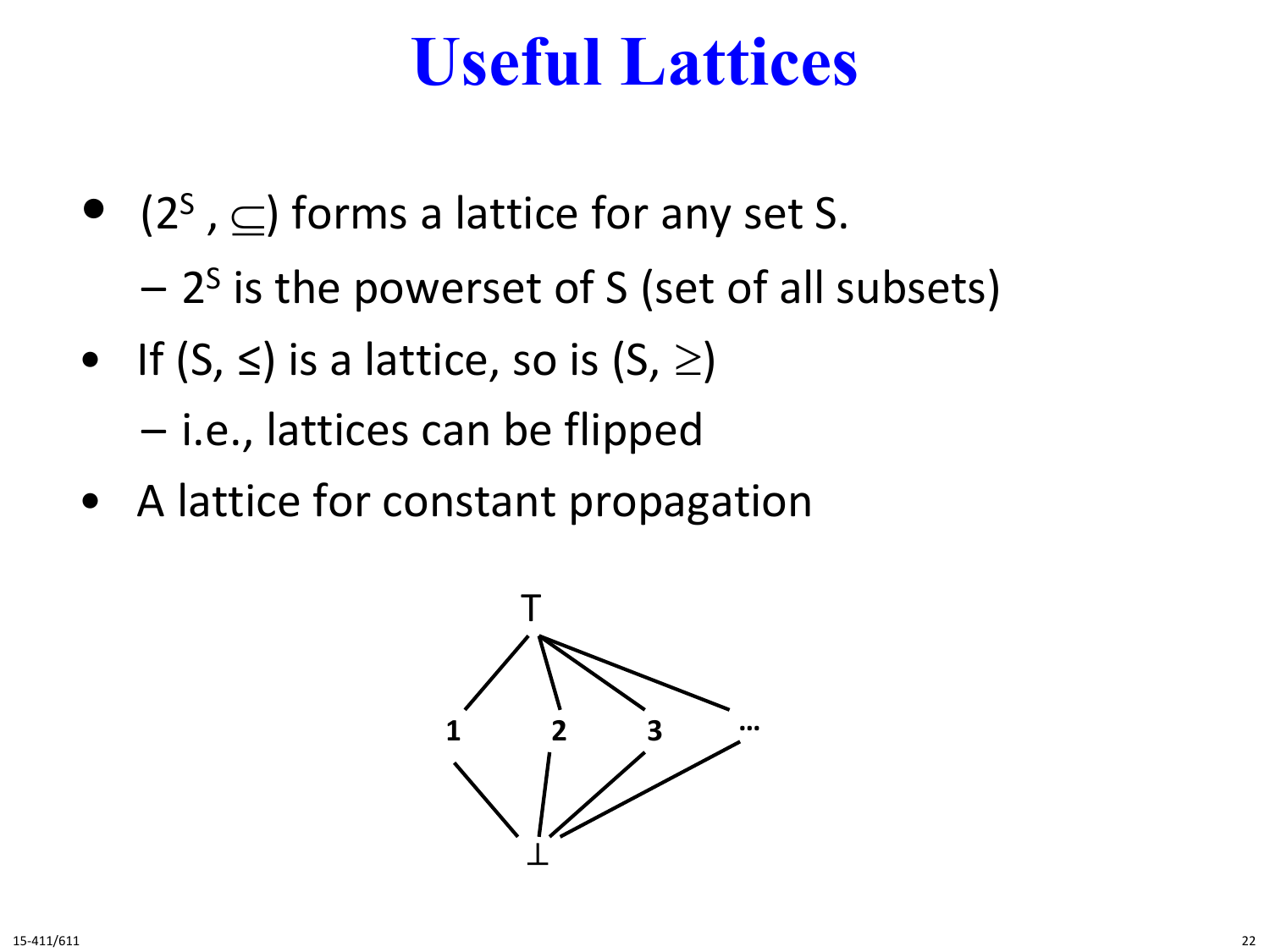### **Semilattice of Liveness**

- L= $({a,b,x,y,z}, \subseteq, \cup, {}, {a,b,x,y,z})$ 
	- Only define Join, ∪
	- Least Element, ⊥, {}
	- Greatest Element, T, {a,b,x,y,z}
	- $-x \leq y$  means x is subset of y

• more generally, L= $(2^S, \subseteq, \cup, \{\}, S)$ 

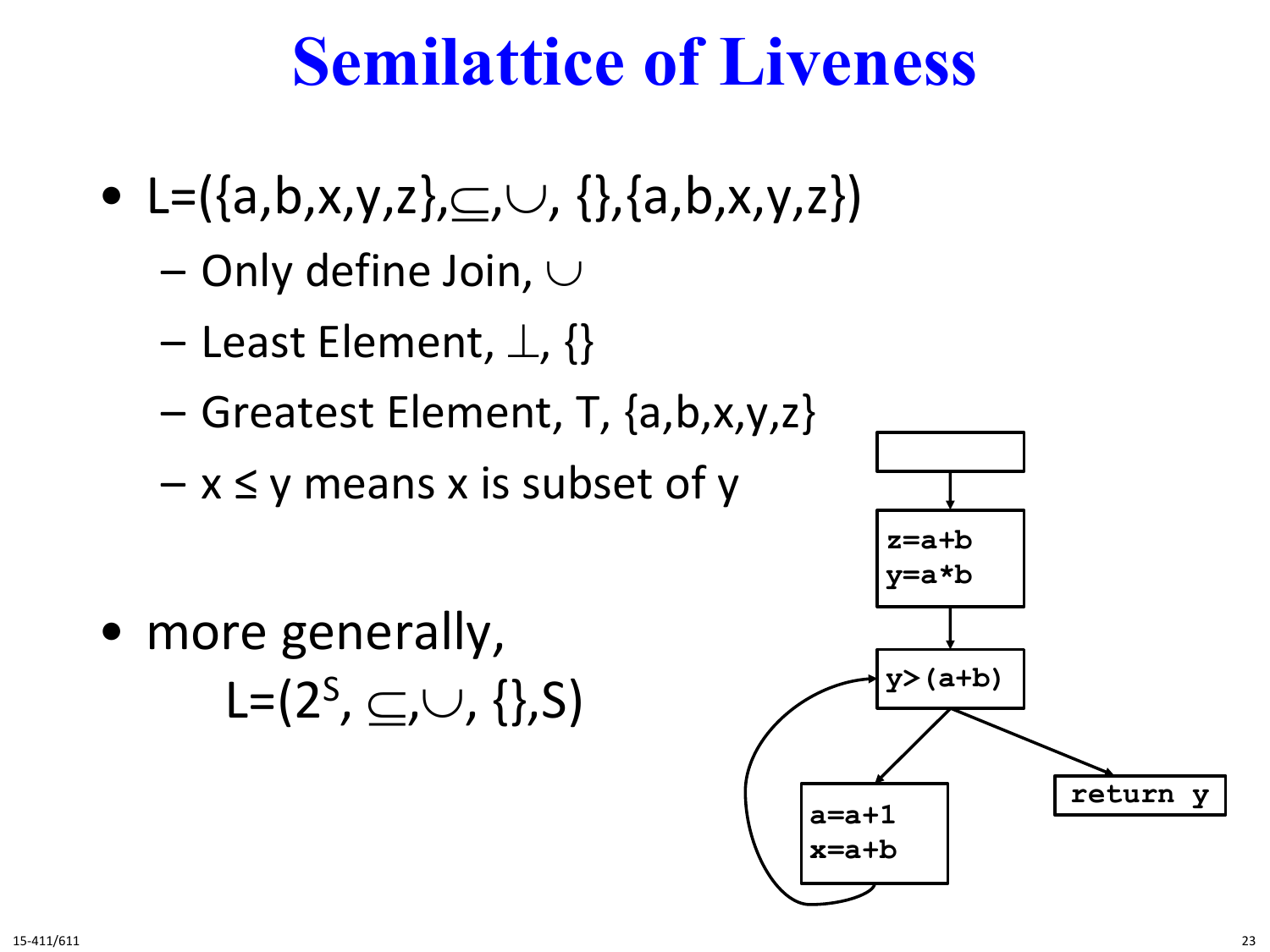# **L=(2S ,** ⊆**,**∪**, {},S)**

• Join operator must have the property:

 $- x \le y$  iff  $x \vee y=y$ 

- Or, in our case, Is it true that:  $x \subset y$  iff  $x \cup y=y$ ?
- Is  $\{\}\perp$ , or in our case: is  $\{\}\subset x$ , for all  $x\in S$ ?
- is S T, or in our case is  $x \subset T$ , for all  $x \in S$ ?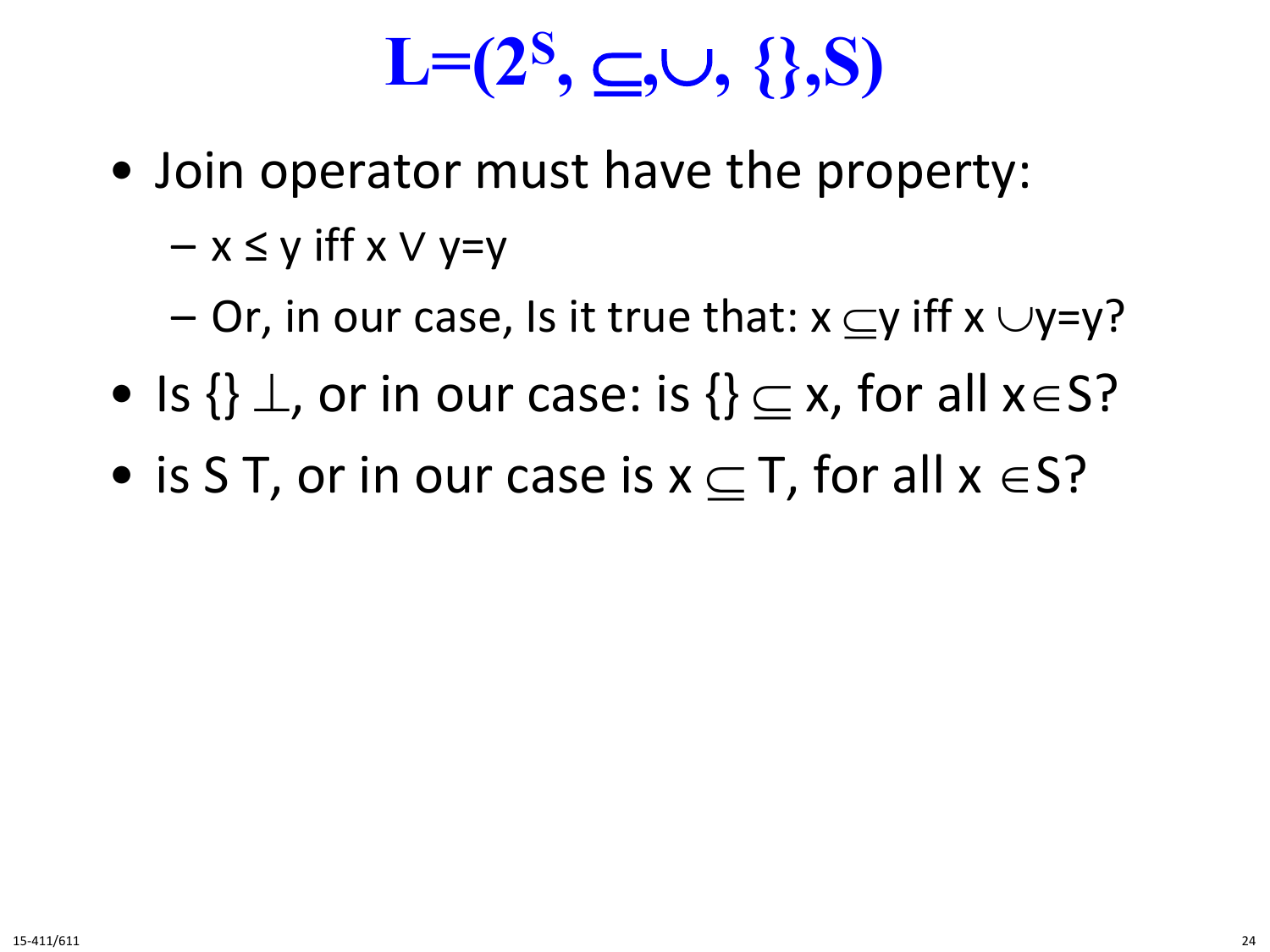# **Semilattice of Available Expressions**

- L= $({a+b,a*b,a+1},\supseteq, \cap, {a+b,a*b,a+1},\{\})$ 
	- Only define Meet, ∩
	- Least Element, ⊥, {a+b,a\*b,a+1}
	- Greatest Element, T, {}
	- $-x \leq y$  means x is superset of y
- In general:

L= $(2^S, \geq, \cap, S, \{\})$ 

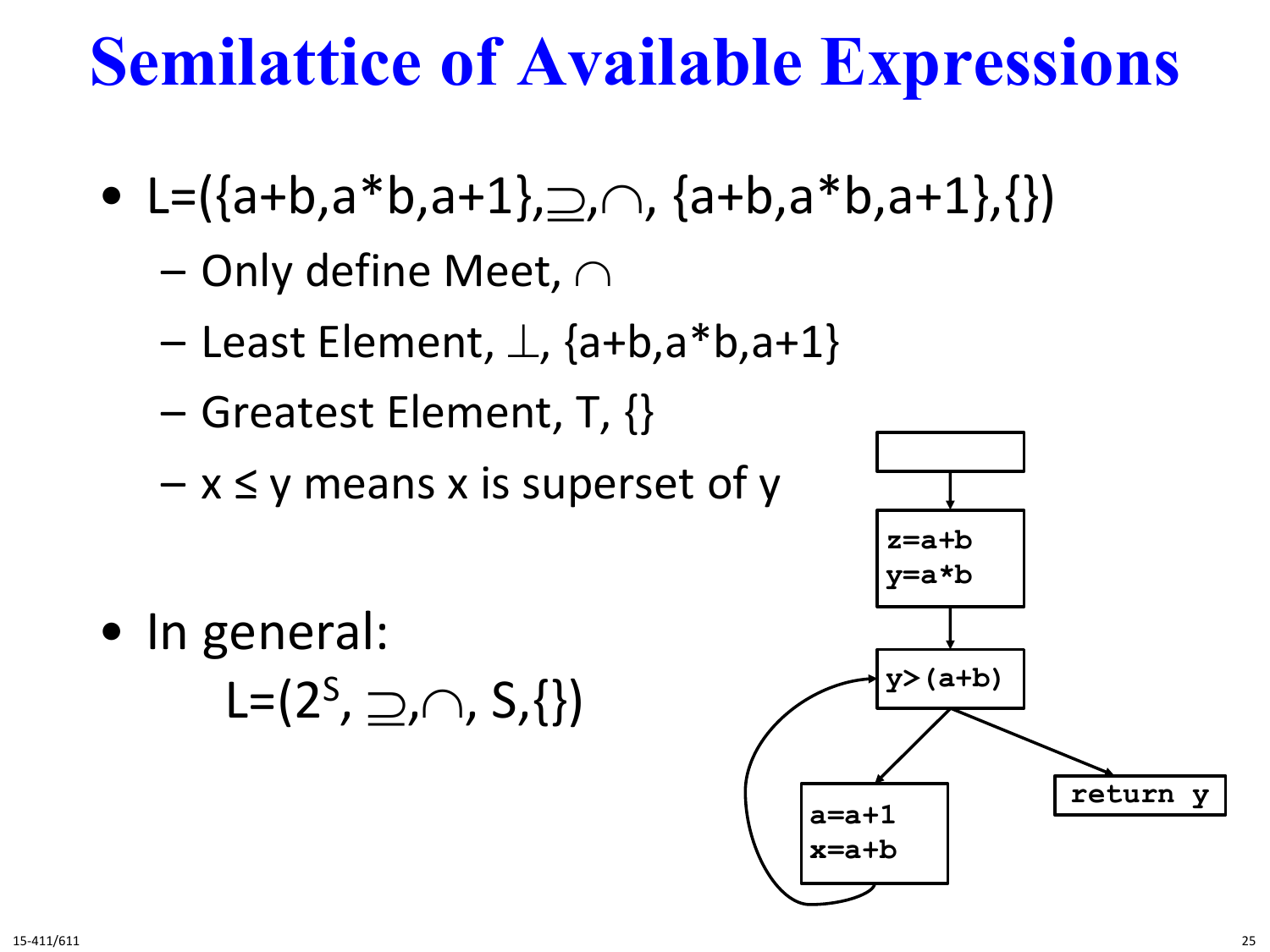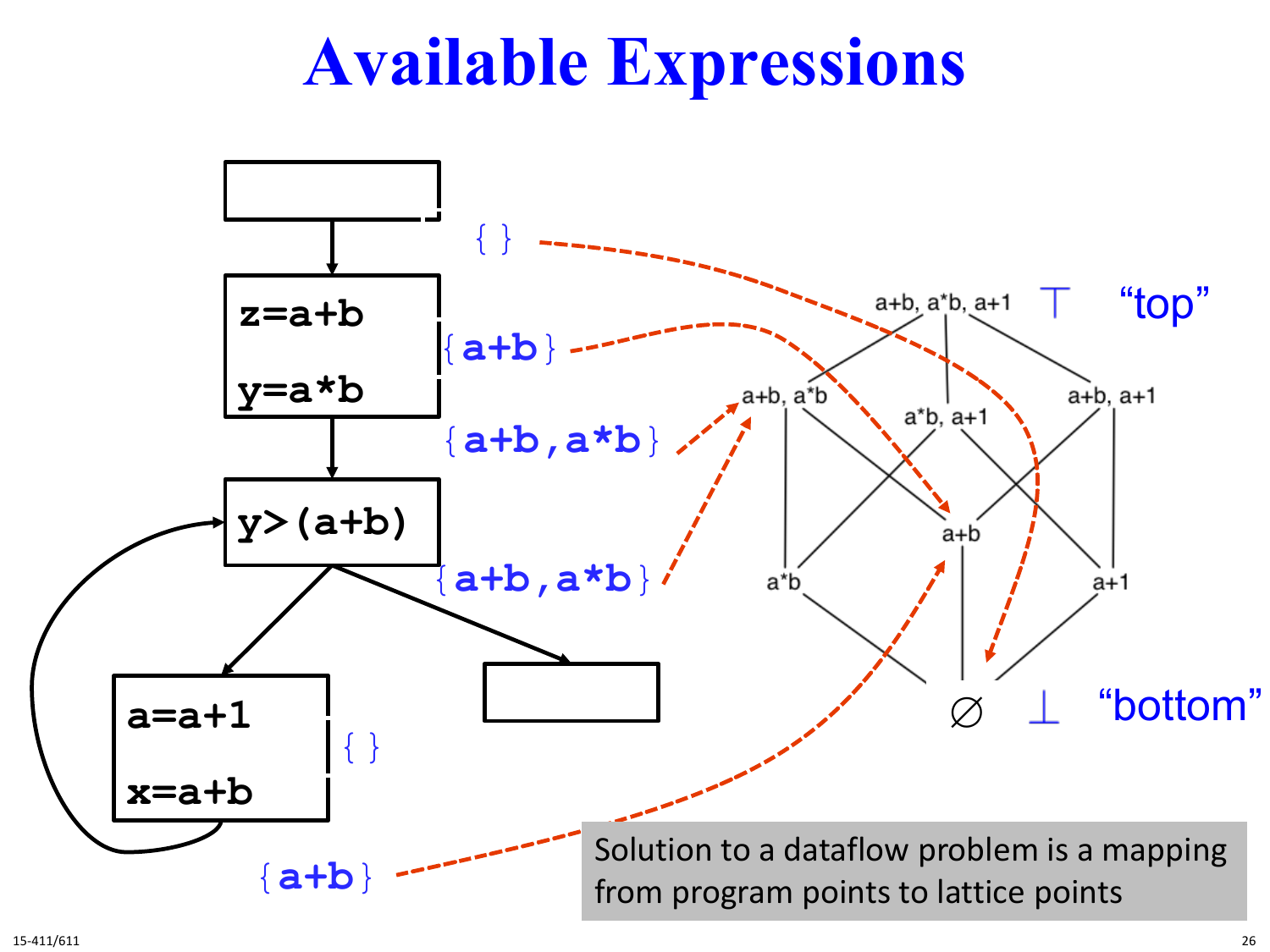# **Monotonicity**

• A function f on a partial order is monotonic if

 $x \le y$  implies  $f(x) \le f(y)$ 

• We call f a transfer function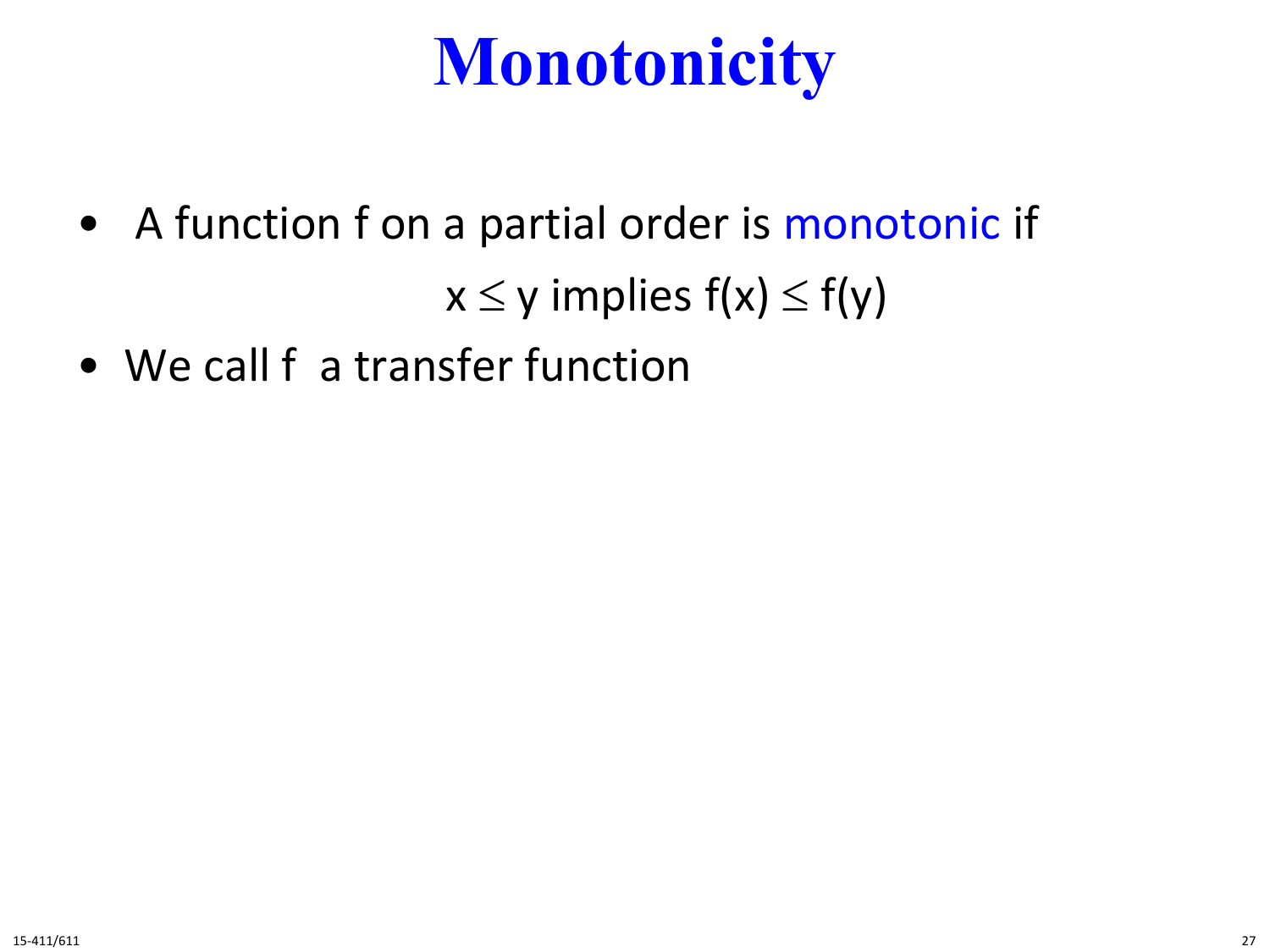### **Monotonicity for Available Expressions**

• A function f on a partial order is monotonic if  $x \le y$  implies  $f(x) \le f(y)$ 

$$
\text{For } x = a \oplus b:
$$
\n
$$
\text{Gen} = \{a \oplus b\}
$$
\n
$$
\text{In}(s) = \bigcap_{s \in \text{pred}(s)} \text{Out}(s) \qquad \text{Kill} = \{\text{All expressions using } x\}
$$
\n
$$
\text{Temp} = \text{Gen}(s) \cup (\text{In}(s) - \text{Kill}(s))
$$
\n
$$
\text{Temp} = f_s \left( \bigcap_{s \in \text{pred}(s)} \text{Out}(s') \right)
$$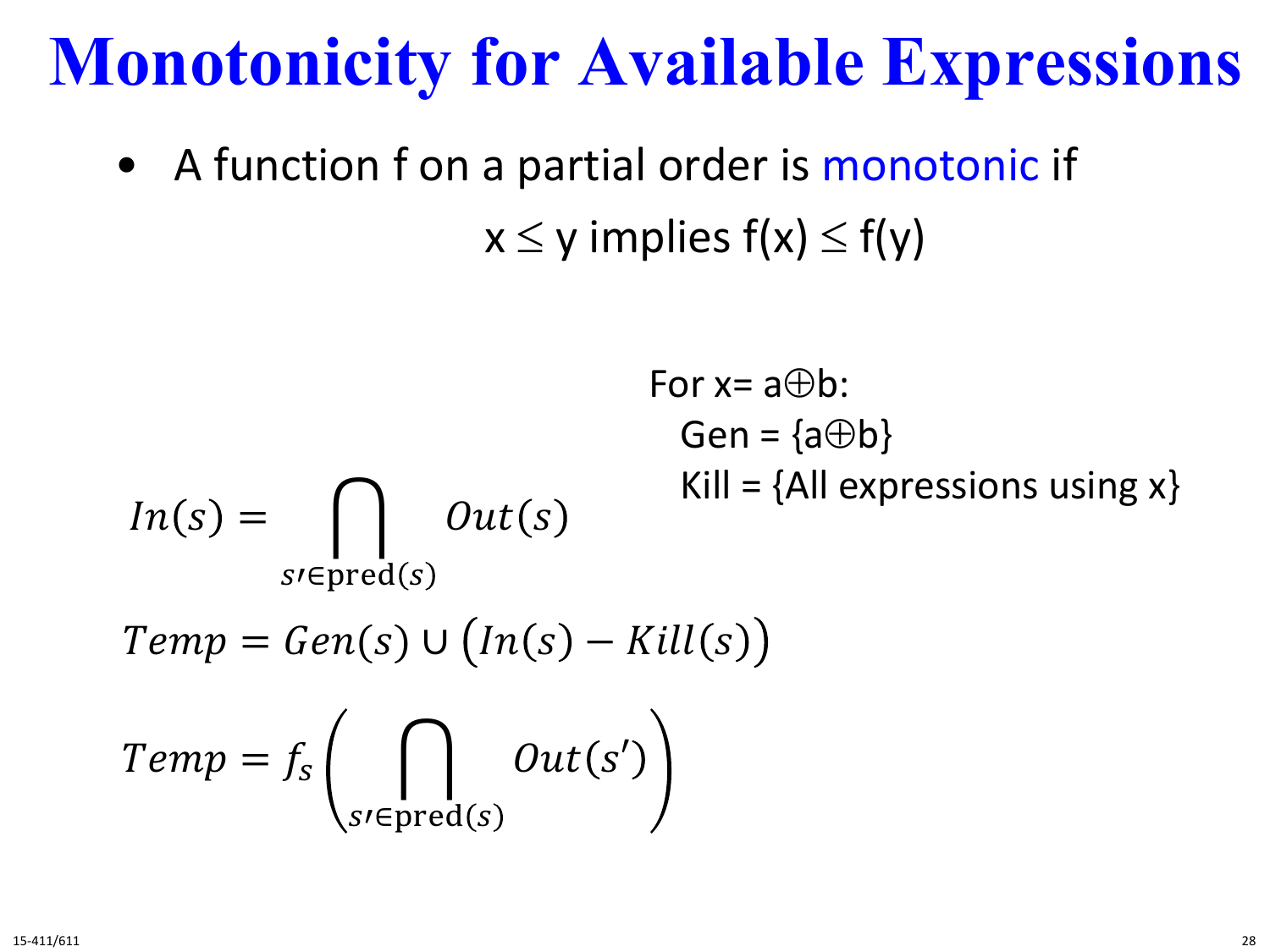# **Termination**

- Algorithm terminates because:
	- The lattice has finite height
	- The operations to compute In and Out are monotonic
	- On every iteration either:
		- W gets smaller, or
		- out(s) decreases for some s, i.e., we move down lattice

```
Initialize: in[s] = out[s] = UniverseInitialize: in[entry] = \varnothingWork queue, W = all Blocks
while (|W| != 0) {
   remove s from W
   temp = out[s]compute In[s]
   compute Out[s]
   if (temp != out[s]) W = W \cup succ(s)}
```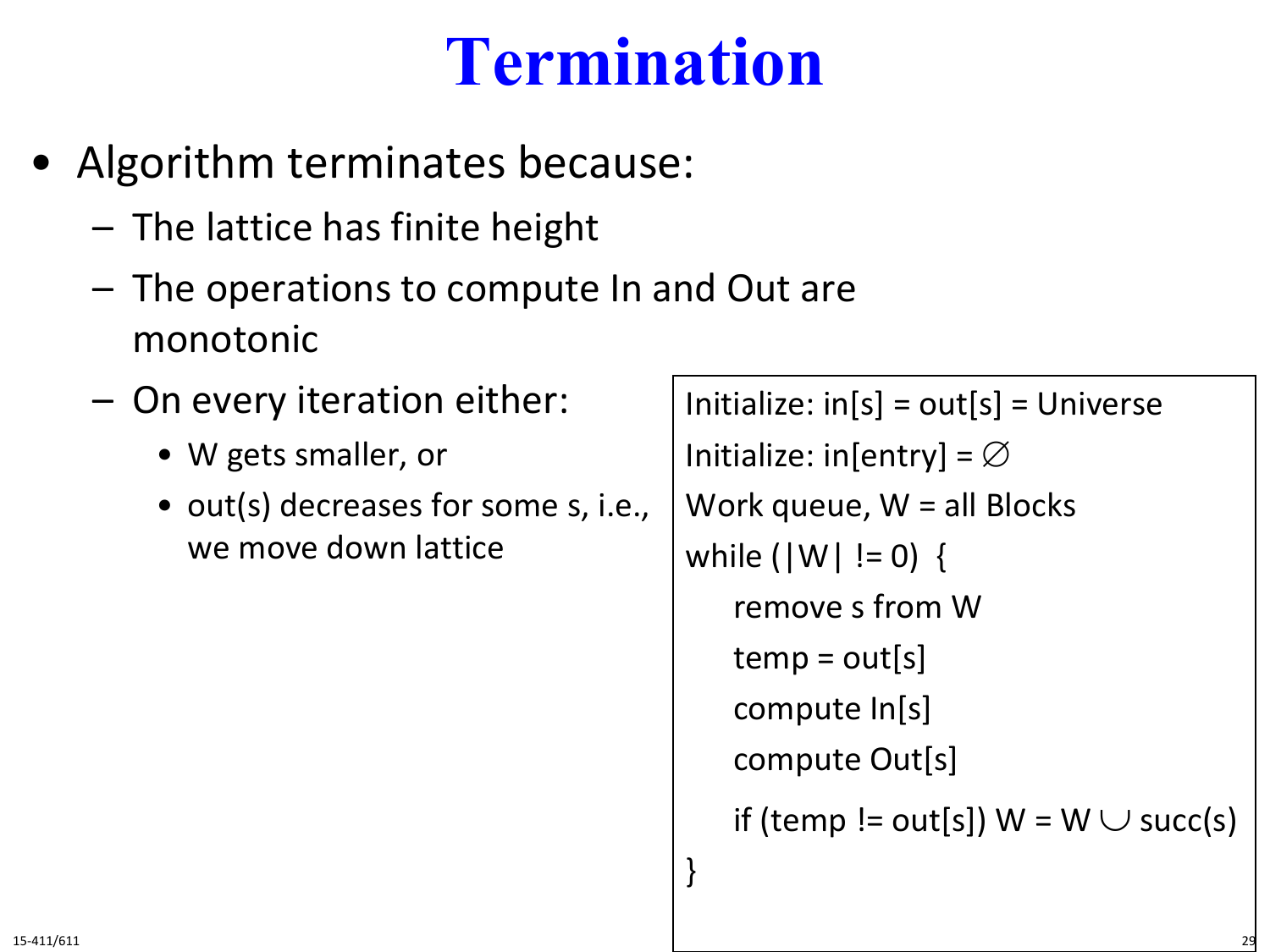# **Lattices (P, ≤)**

- Available expressions
	- $-$  P = sets of expressions
	- $-$  S1  $\wedge$  S2 = S1  $\cap$  S2
	- Top = set of all expressions
- Reaching Definitions
	- $-$  P = set of definitions (assignment statements)
	- $-$  S1  $\wedge$  S2 = S1  $\cup$  S2
	- Top = empty set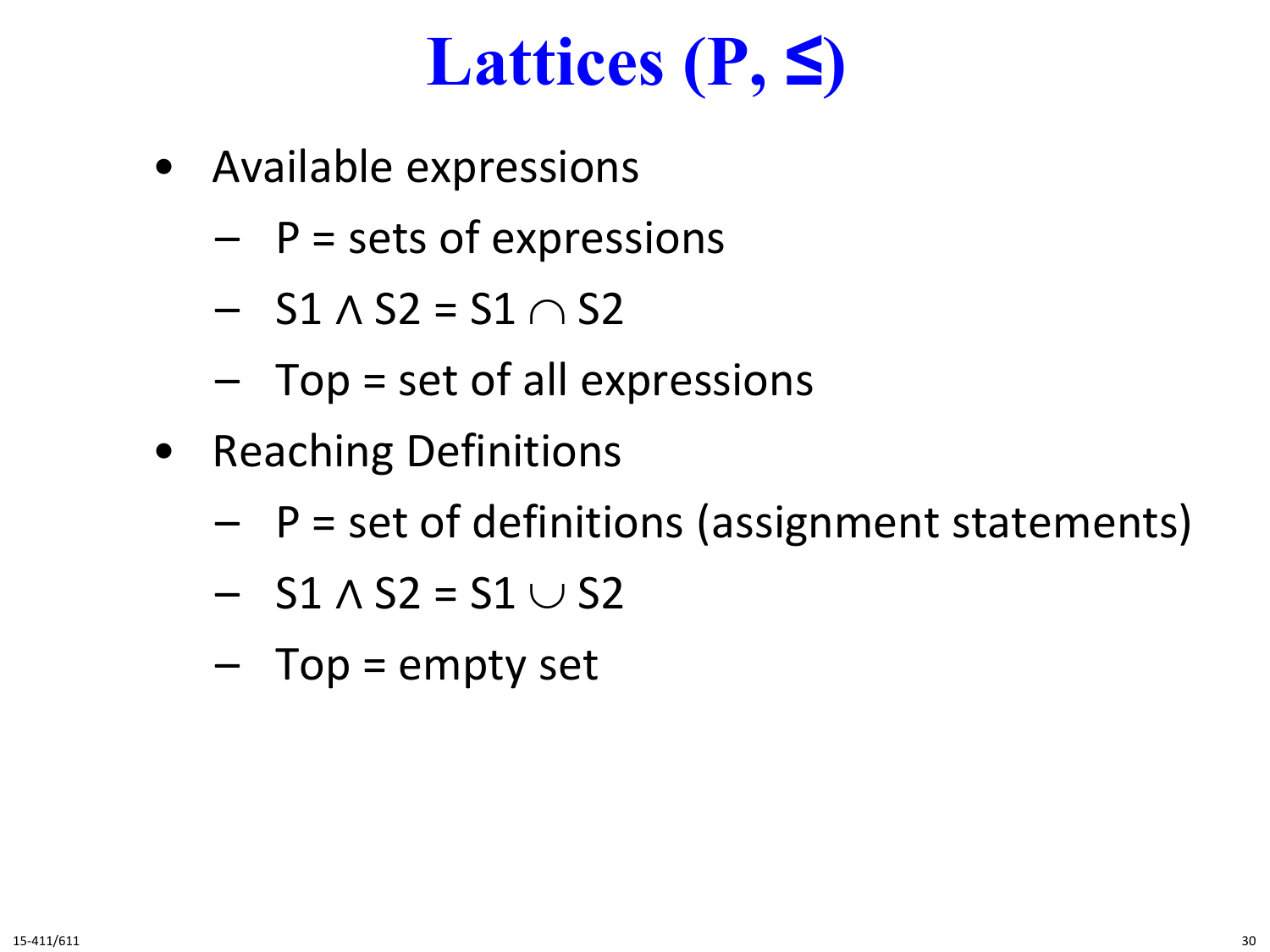# **Fixpoints**

- We always start with Top
	- Every expression is available, no defns reach this point
	- Most optimistic assumption
	- Strongest possible hypothesis (i.e., true of fewest number of states)
- Revise as we encounter contradictions
	- Always move down in the lattice (with meet)
- Result: A greatest fixpoint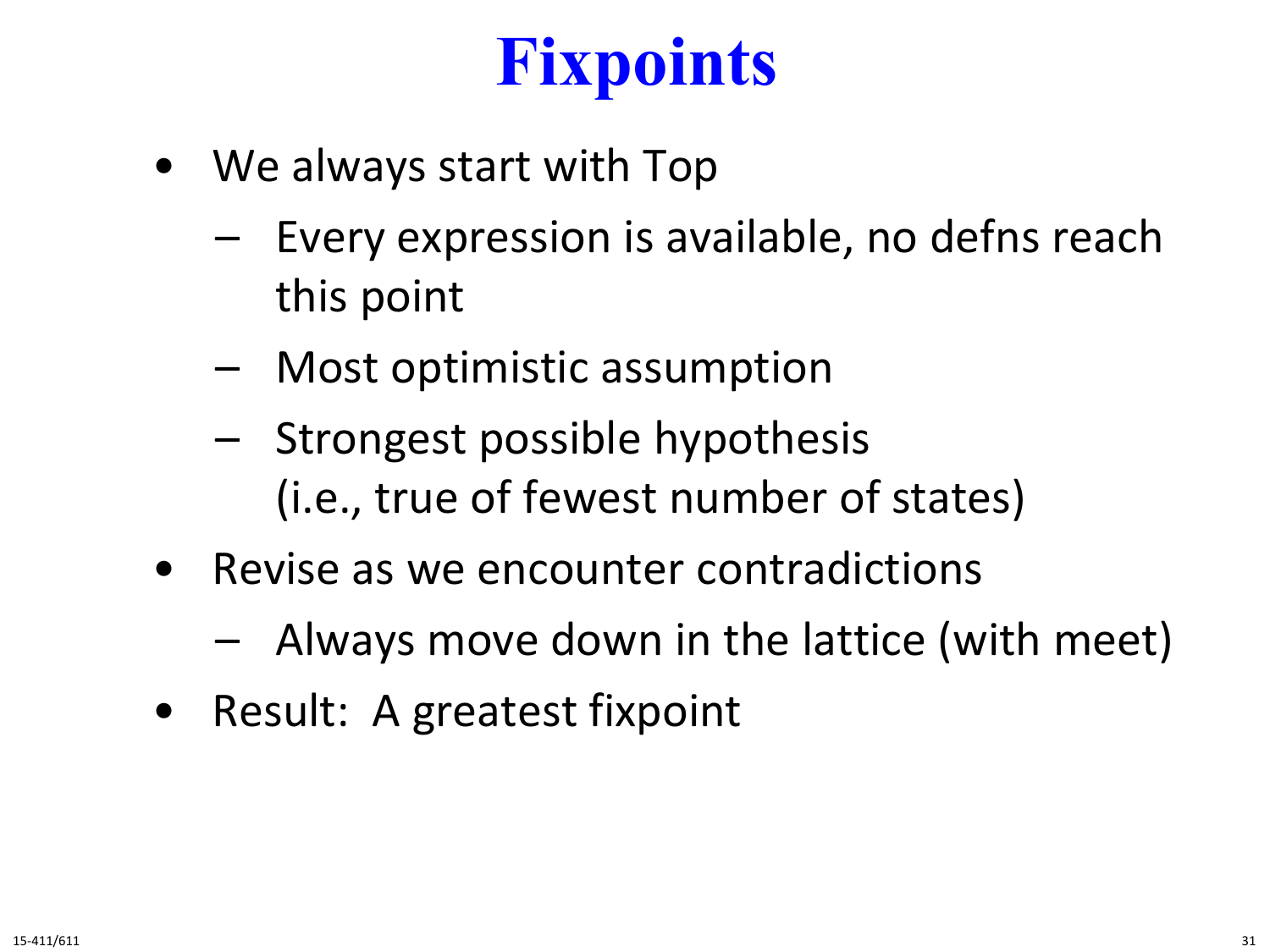# **Lattices (P, ≤), cont'd**

- Live variables
	- $-$  P = sets of variables
	- $-$  S1  $\wedge$  S2 = S1  $\cup$  S2
	- Top = empty set
- Very busy expressions
	- $-P = set of expressions$
	- $-$  S1  $\wedge$  S2 = S1  $\cap$  S2
	- Top = set of all expressions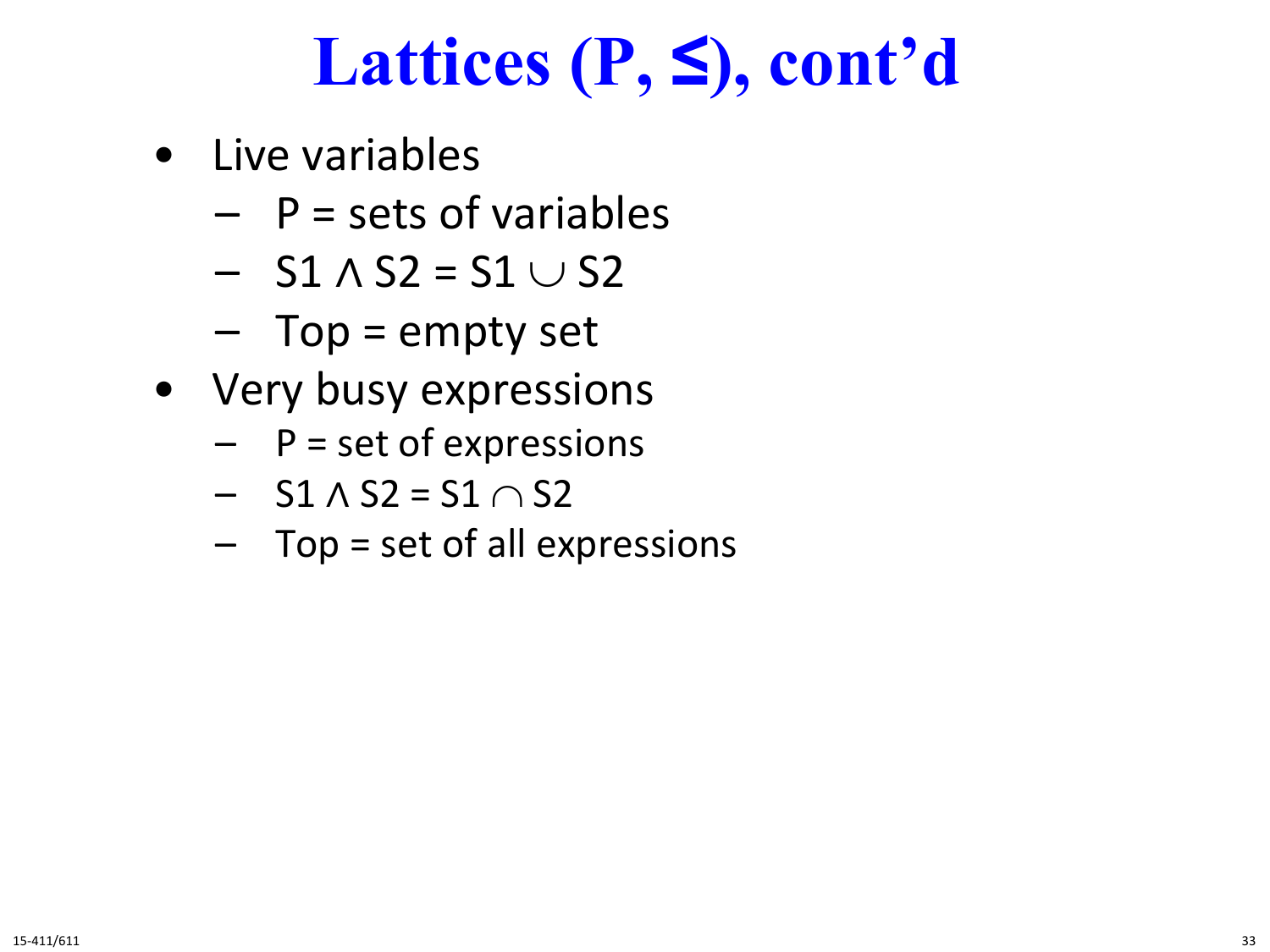#### **Forward vs. Backward**

```
Out(s) = Top for all s
W := \{ all statements \}repeat
    Take s from W
    if (temp != Out(s)) {
     Out(s) := tempW := W \cup succ(s)}
until W = \emptyset
```

```
\mathsf{temp} := \mathsf{f}_\mathsf{s}(\cap{\sf s'}_- \in \mathsf{pred}(\mathsf{s})} \mathsf{Out}(\mathsf{s'}_-)) \qquad \mathsf{temp} := \mathsf{f}_\mathsf{s}(\cap{\sf s'}_- \in \mathsf{succ}(\mathsf{s})} \mathsf{In}(\mathsf{s'}_-))In(s) = Top for all s
                                                                 W := \{ all statements \}repeat
                                                                        Take s from W
                                                                        if (temp != \ln(s)) {
                                                                         In(s) := tempW := W \cup \text{pred}(s)}
                                                                 until W = \emptyset
```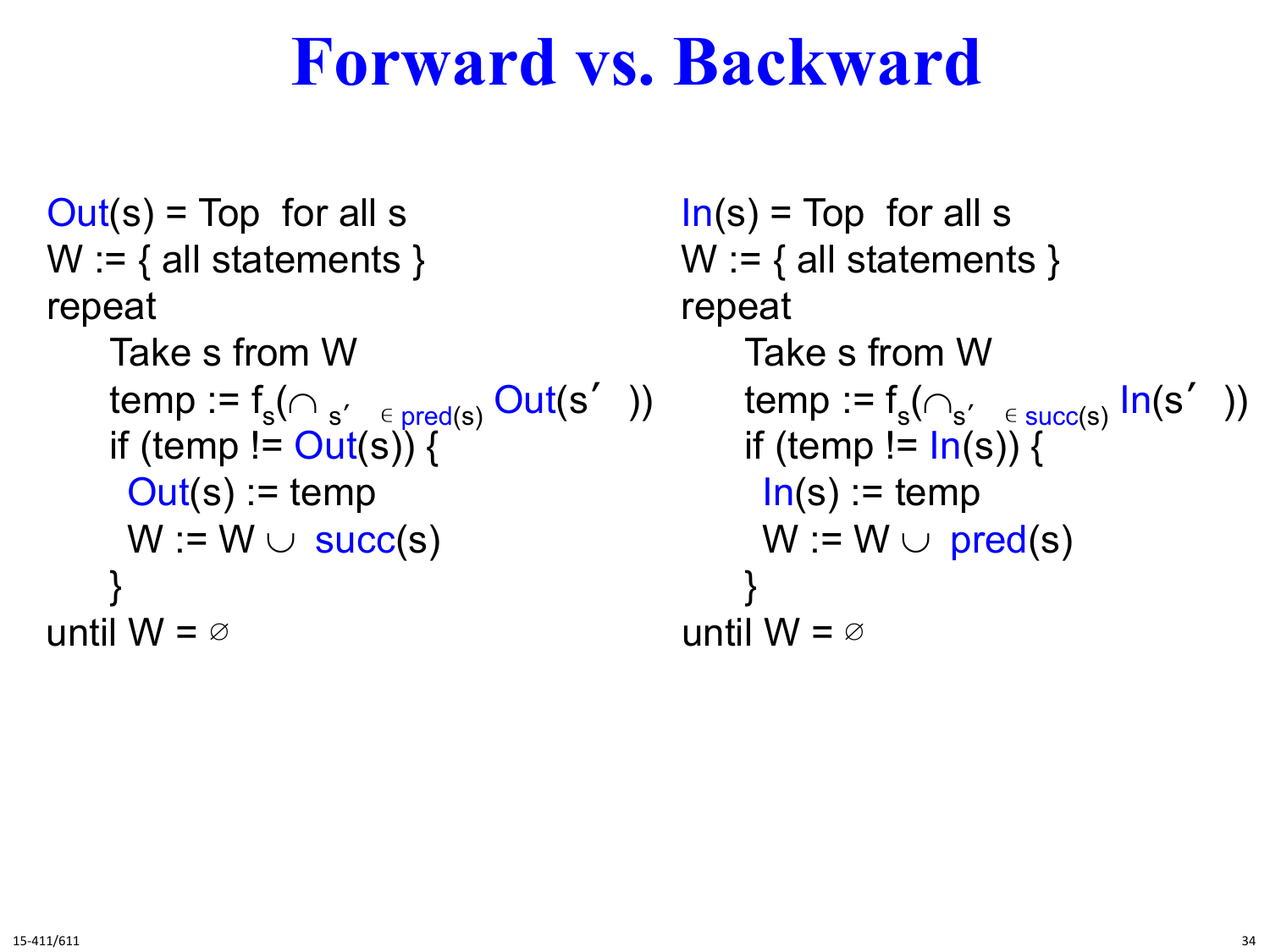#### **Termination Revisited**

• How many times can we apply this step:

 $\mathsf{temp} := \mathsf{f}_\mathsf{s}(\sqcap_{\mathsf{s'}\ \in\ \mathsf{pred}(\mathsf{s})} \mathsf{Out}(\mathsf{s'}))$ if (temp !=  $Out(s)$ ) { ... }

- Claim: Out(s) only shrinks
	- Proof: Out(s) starts out as top
		- So temp must be  $\leq$  than Top after first step
	- Assume Out(s') shrinks for all predecessors s' of s
	- Then  $\prod_{s' \in \text{pred}(s)} Out(s')$  shrinks
	- Since f<sub>s</sub> monotonic, f<sub>s</sub>( $\Pi_{s'}$ <sub>∈ pred(s)</sub> Out(s')) shrinks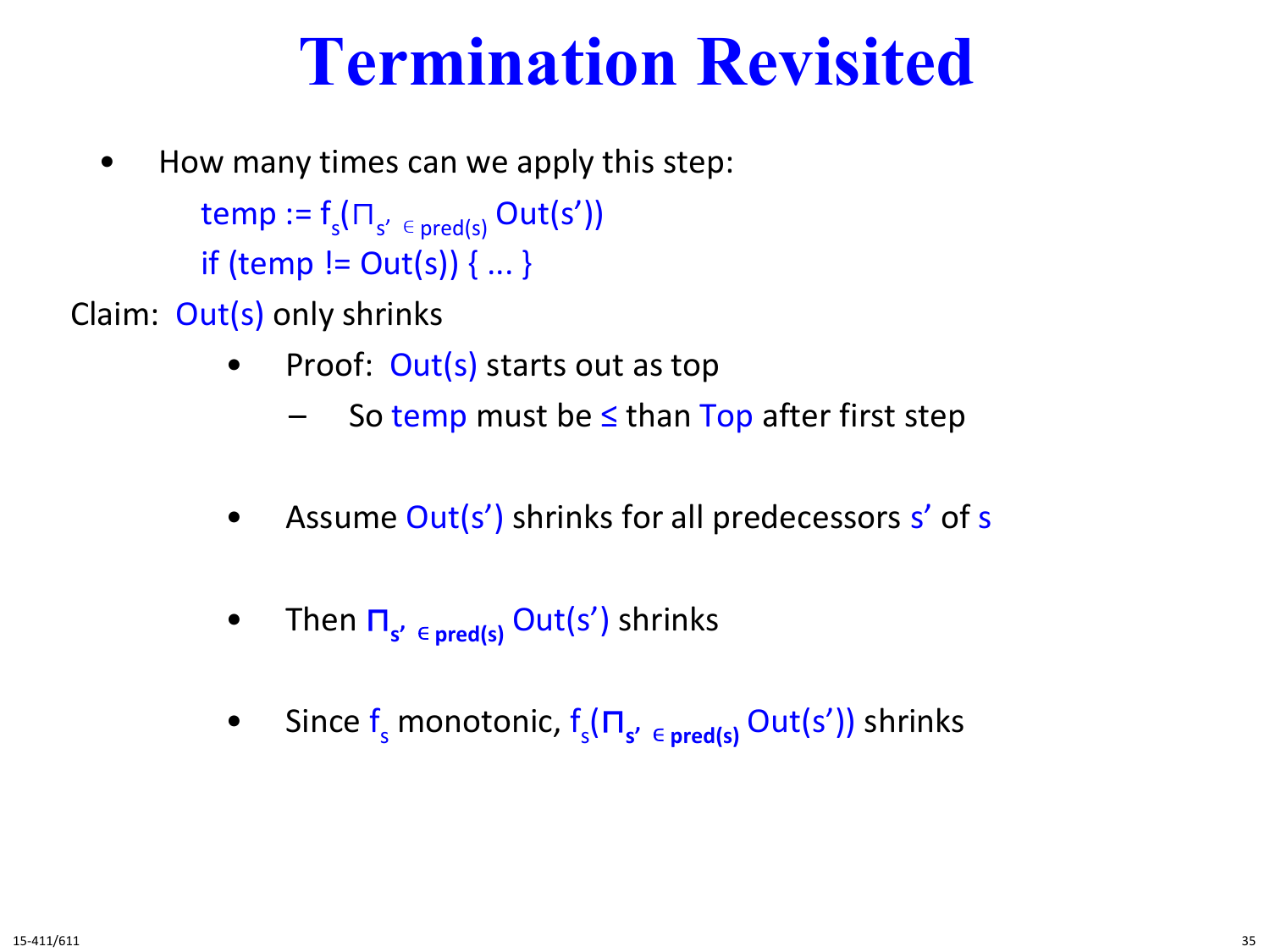# **Termination Revisited (cont'd)**

- A *descending chain* in a lattice is a sequence
	- x0 ⊒ x1 ⊒ x2 ⊒ ...
- The *height* of a lattice is the length of the longest descending chain in the lattice
- Then, dataflow must terminate in  $O(nk)$  time
	- $-$  n = # of statements in program
	- $k$  = height of lattice
	- $-$  assumes meet operation takes  $O(1)$  time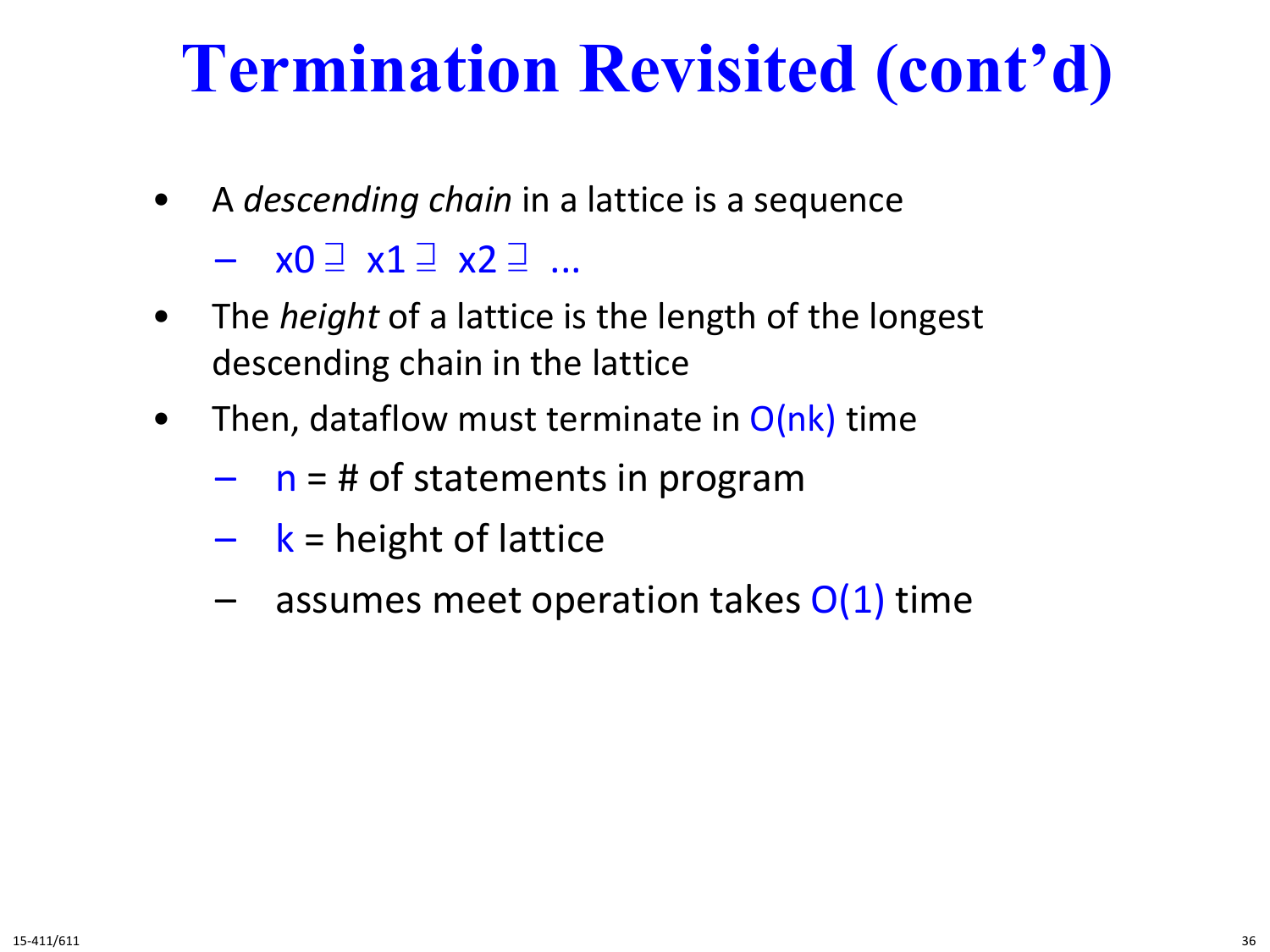#### **Order Matters**

- Acyclic
- Cycles, nesting depth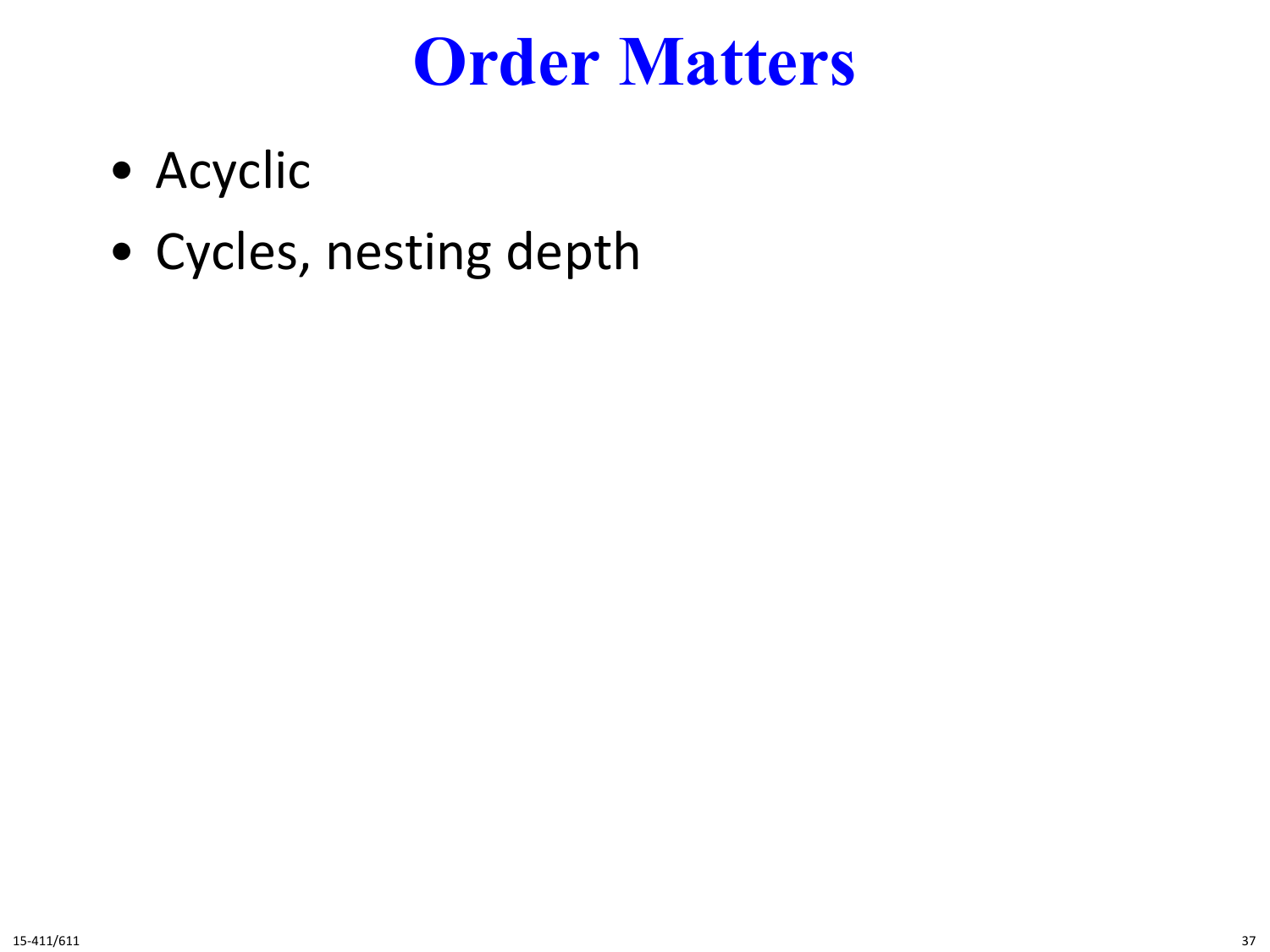### **Distributive Data Flow Problems**

• By monotonicity, we also have

 $f(x\sqcap y)\leq f(x)\sqcap f(y)$ 

• A function f is distributive if

 $f(x\sqcap y)=f(x)\sqcap f(y)$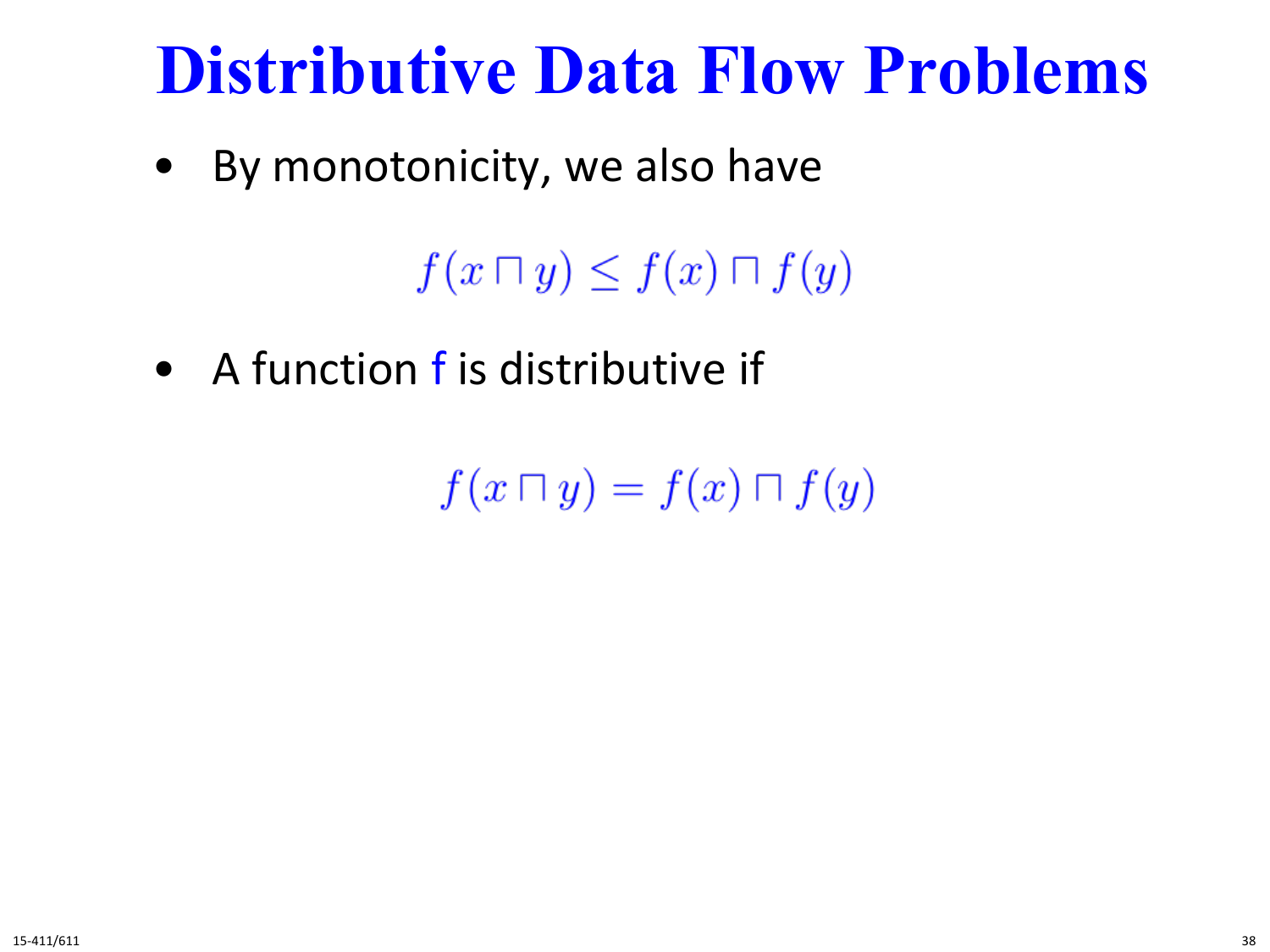# **Benefit of Distributivity**

• Joins lose no information



#### $k(h(f(\top)\sqcap g(\top)))=$  $k(h(f(\top)) \sqcap h(g(\top))) =$  $k(h(f(\top))) \sqcap k(h(g(\top)))$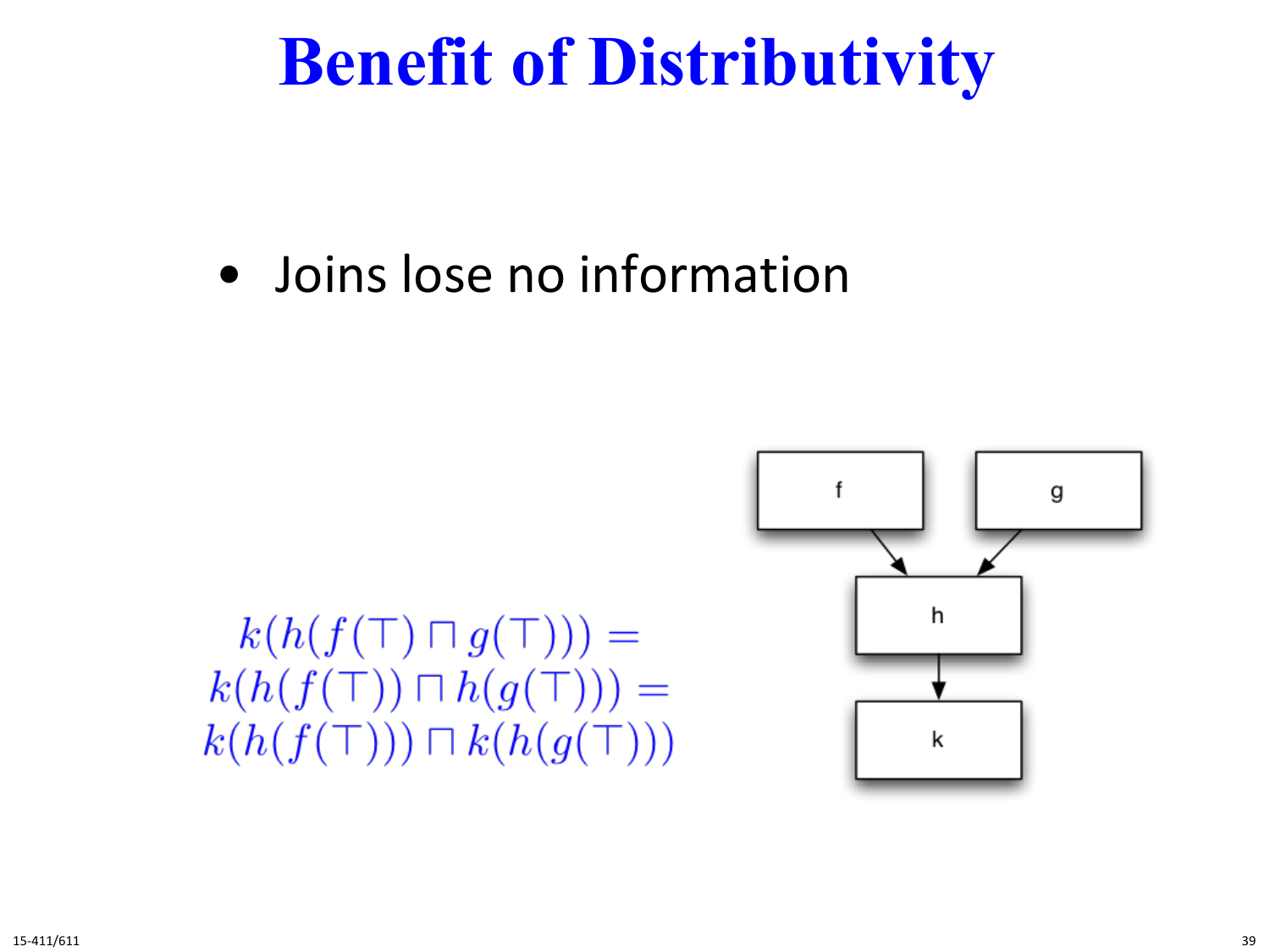# **Accuracy of Data Flow Analysis**

- Ideally, we would like to compute the meet over all paths (MOP) solution:
	- Let f<sub>s</sub> be the transfer function for statement s
	- If p is a path  $\{s_1, ..., s_n\}$ , let  $f_p = f_n; ...; f_1$
	- Let path(s) be the set of paths from the entry to s

$$
\text{MOP}(s) = \sqcap_{p \in \text{path}(s)} f_p(\top)
$$

• If a data flow problem is distributive, then solving the data flow equations in the standard way yields the MOP solution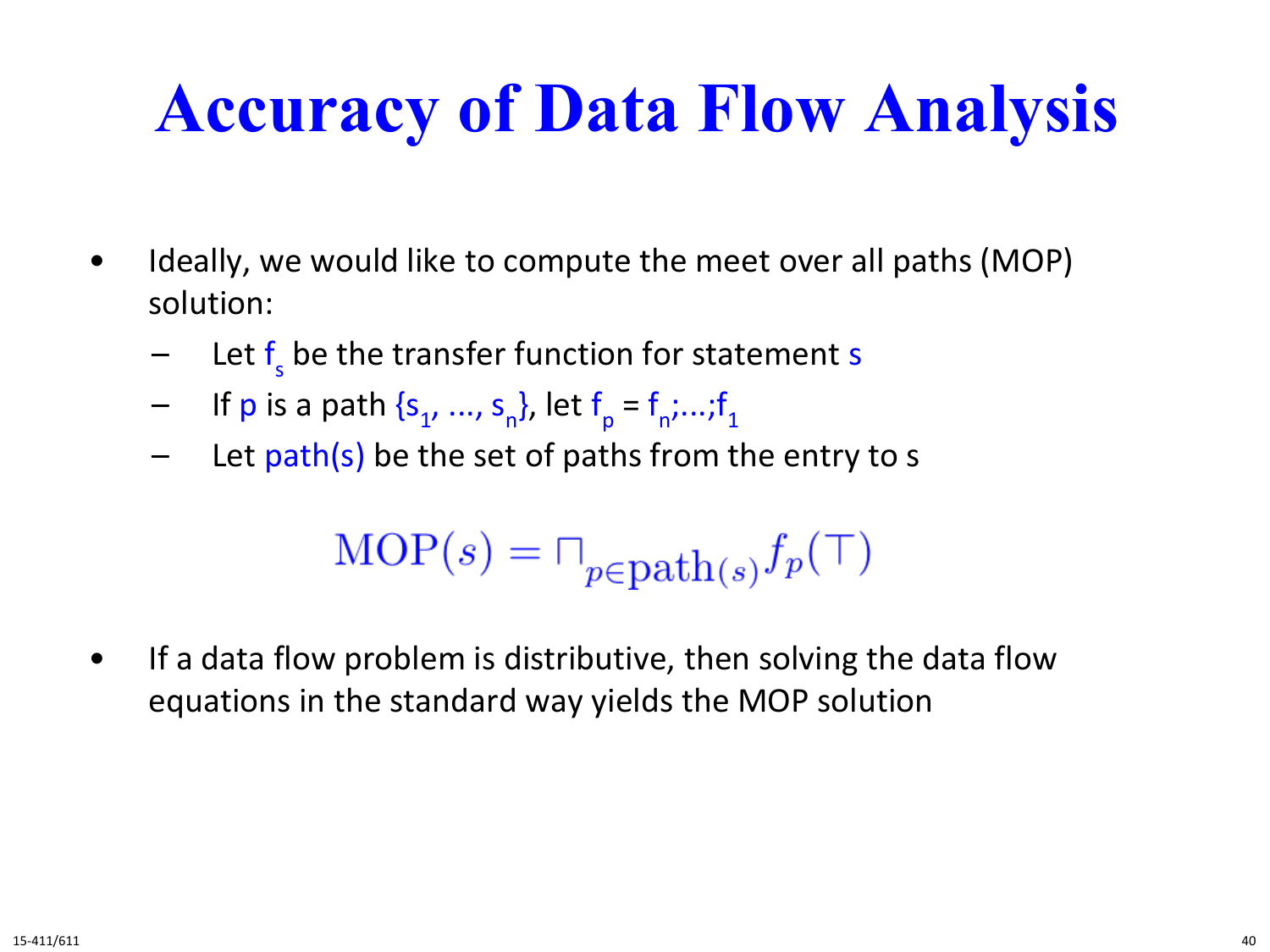# **What Problems are Distributive?**

- Analyses of *how* the program computes
	- Live variables
	- Available expressions
	- Reaching definitions
	- Very busy expressions
- All Gen/Kill problems are distributive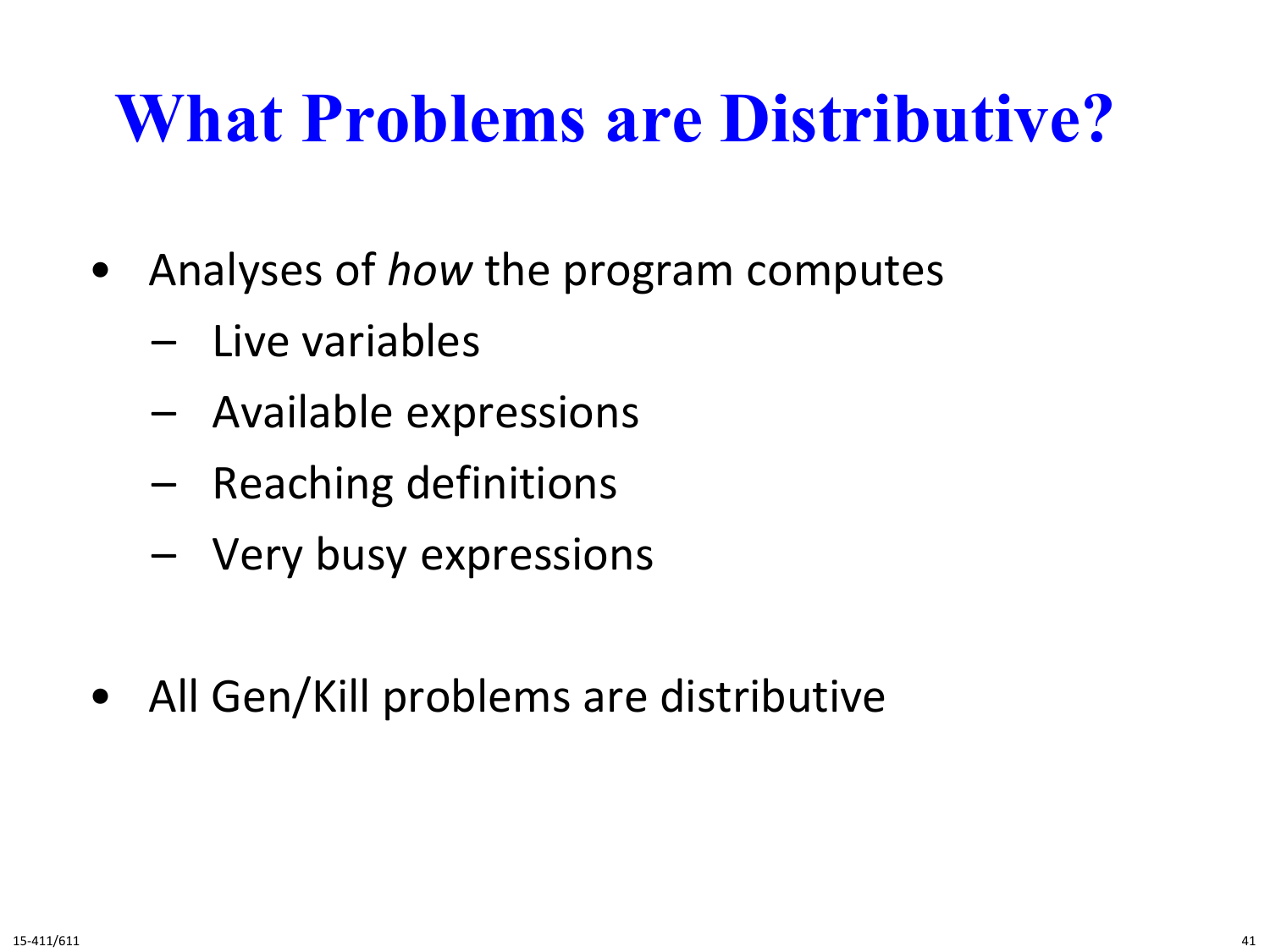### **A Non-Distributive Example**

• Constant propagation



• In general, analysis of *what* the program computes is not distributive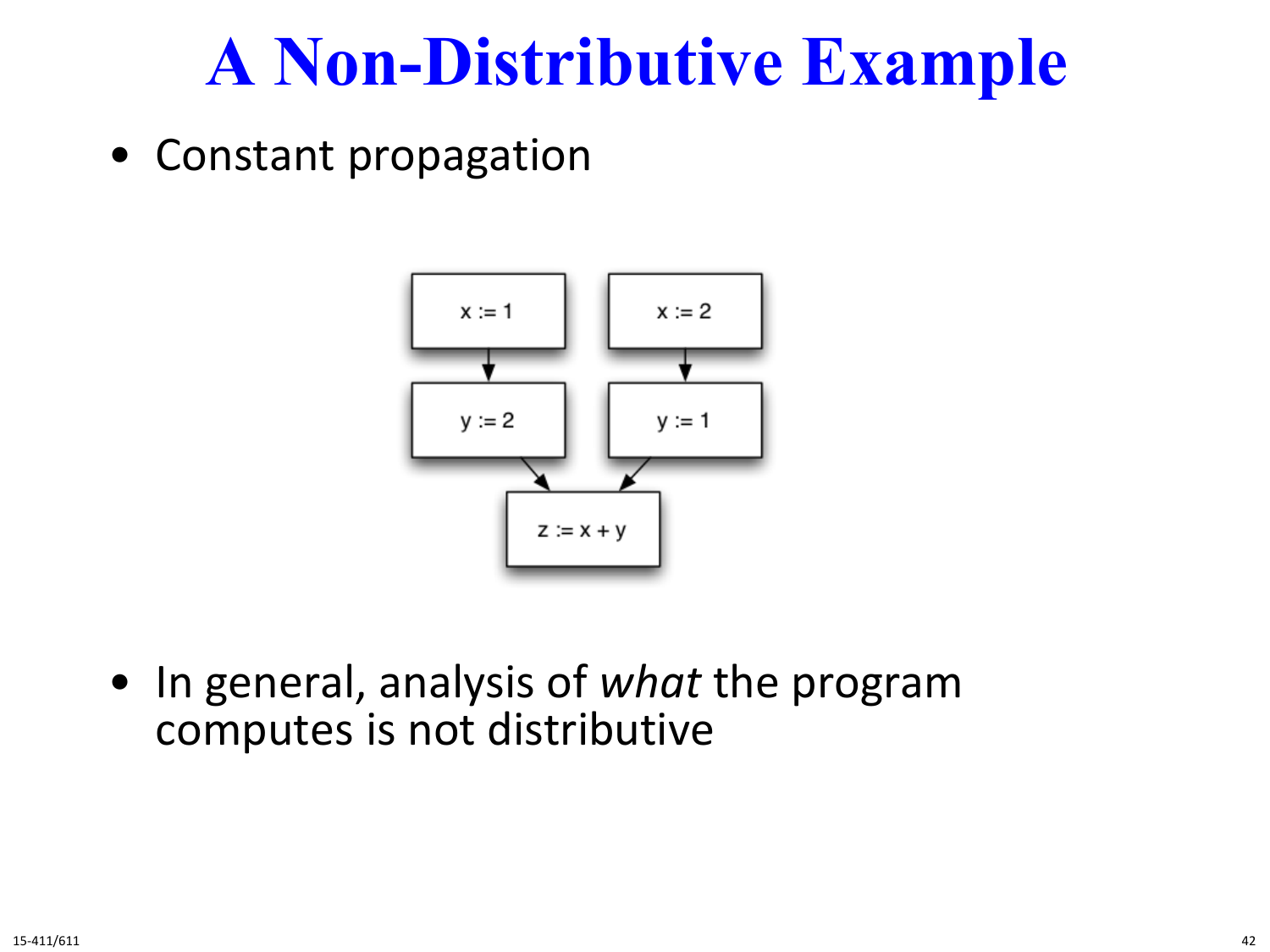#### **CP Lattice, Transfer, Meet**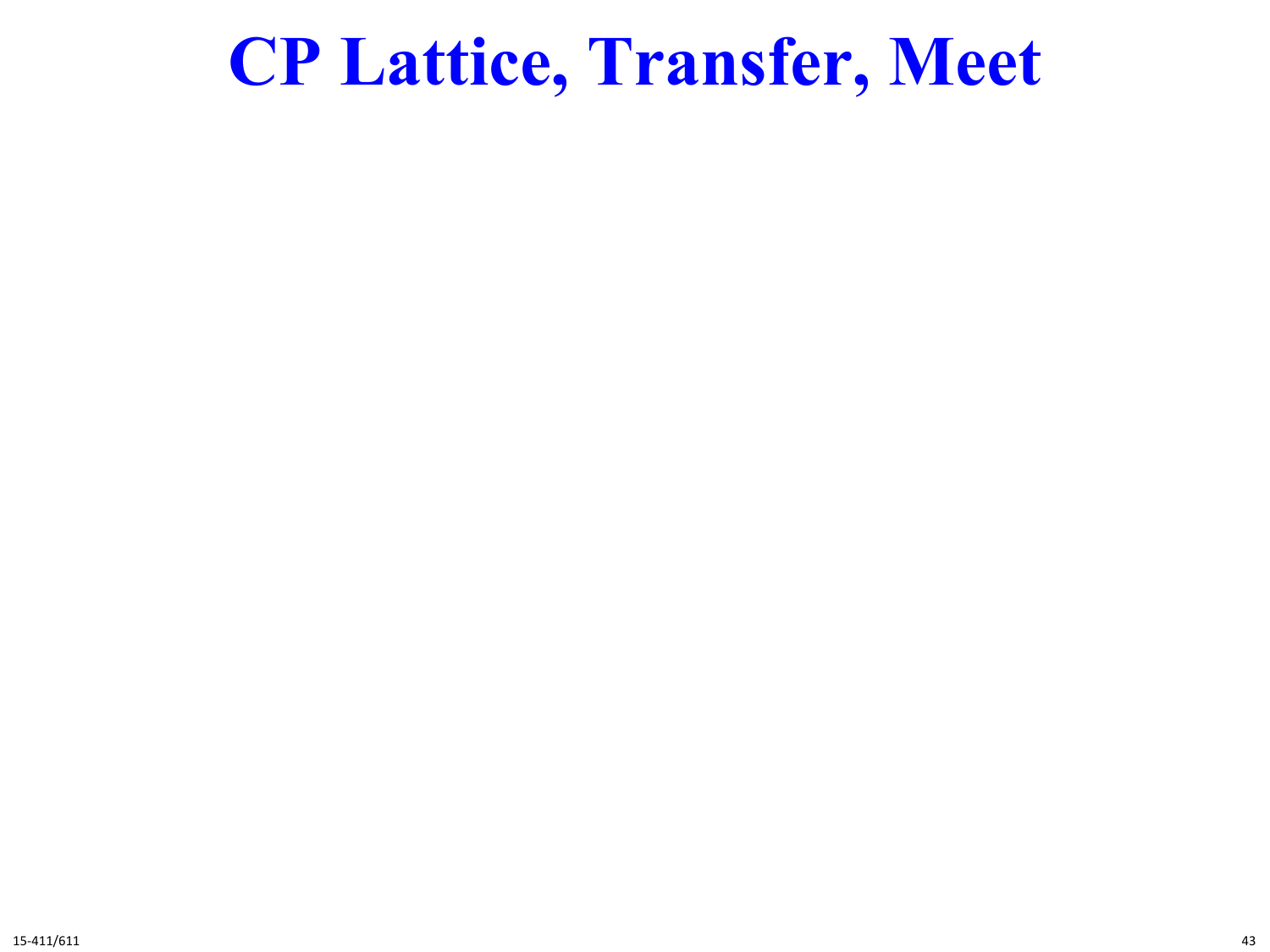#### **Order Matters**

- Assume forward data flow problem
	- $-$  Let  $G = (V, E)$  be the CFG
	- $-$  Let k be the height of the lattice
- If G acyclic, visit in topological order
	- Visit head before tail of edge
- Running time  $O(|E|)$ 
	- No matter what size the lattice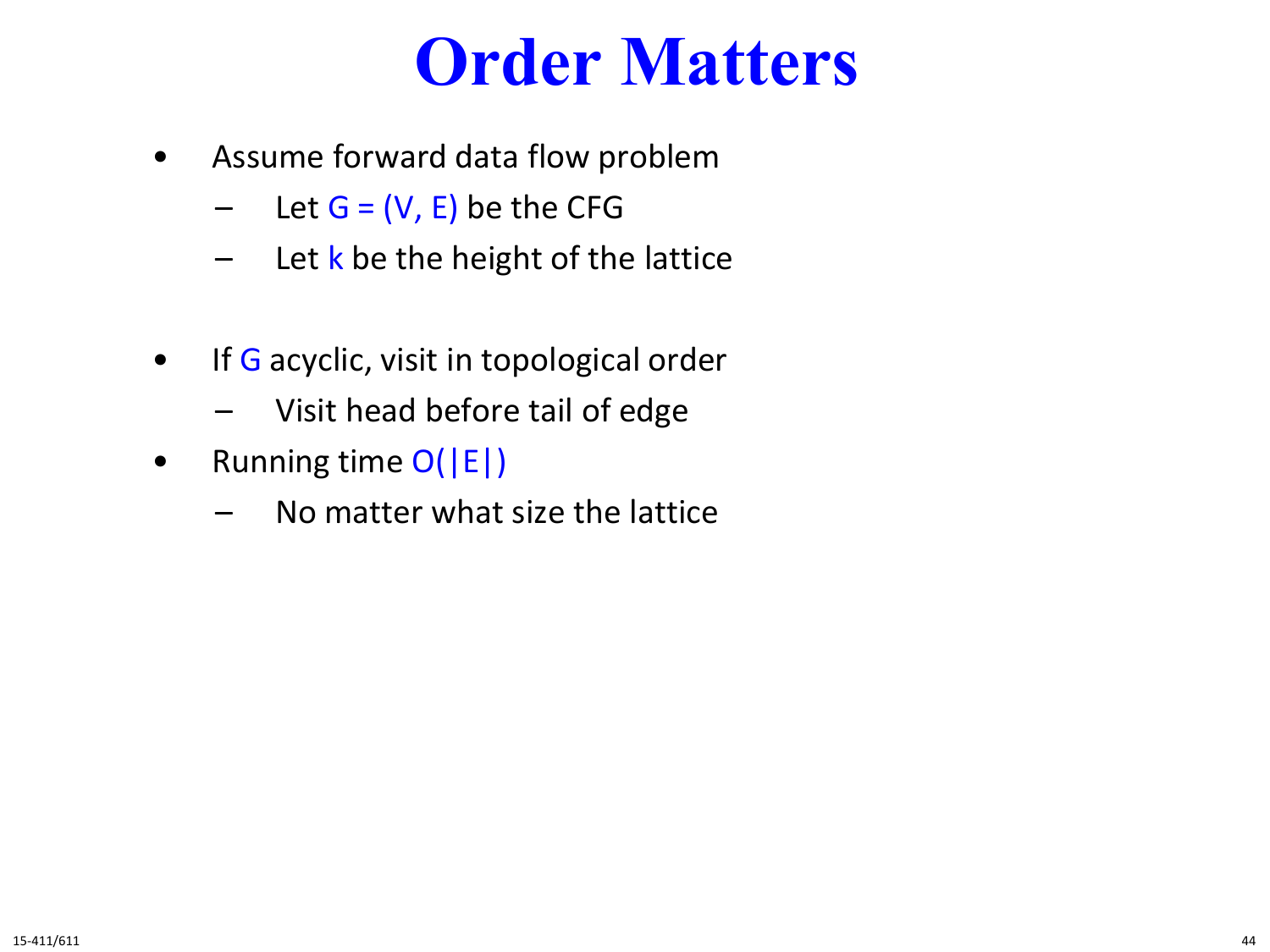# **Order Matters — Cycles**

- If G has cycles, visit in reverse postorder
	- Order from depth-first search
- Let  $Q = max$  # back edges on cycle-free path
	- Nesting depth
	- Back edge is from node to ancestor on DFS tree
- Then if  $\forall x, f(x) \leq x$  (sufficient, but not necessary)
	- Running time is  $O((Q + 1) |E|)$ 
		- Note direction of depends on top vs. bottom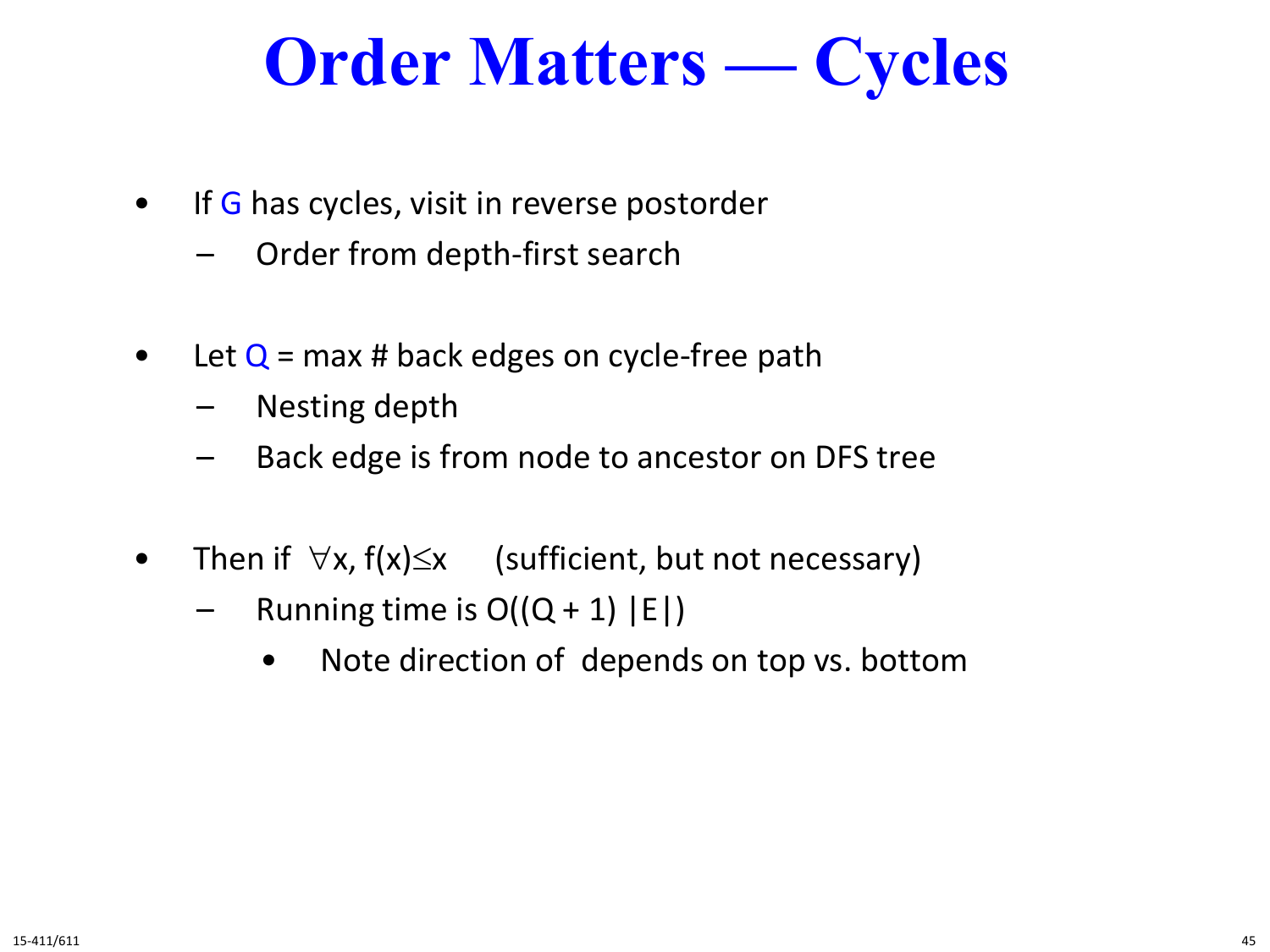# **Flow-Sensitivity**

- Data flow analysis is *flow-sensitive*
	- The order of statements is taken into account
	- i.e., we keep track of facts per program point
- Alternative: *Flow-insensitive* analysis
	- Analysis the same regardless of statement order
	- Standard example: types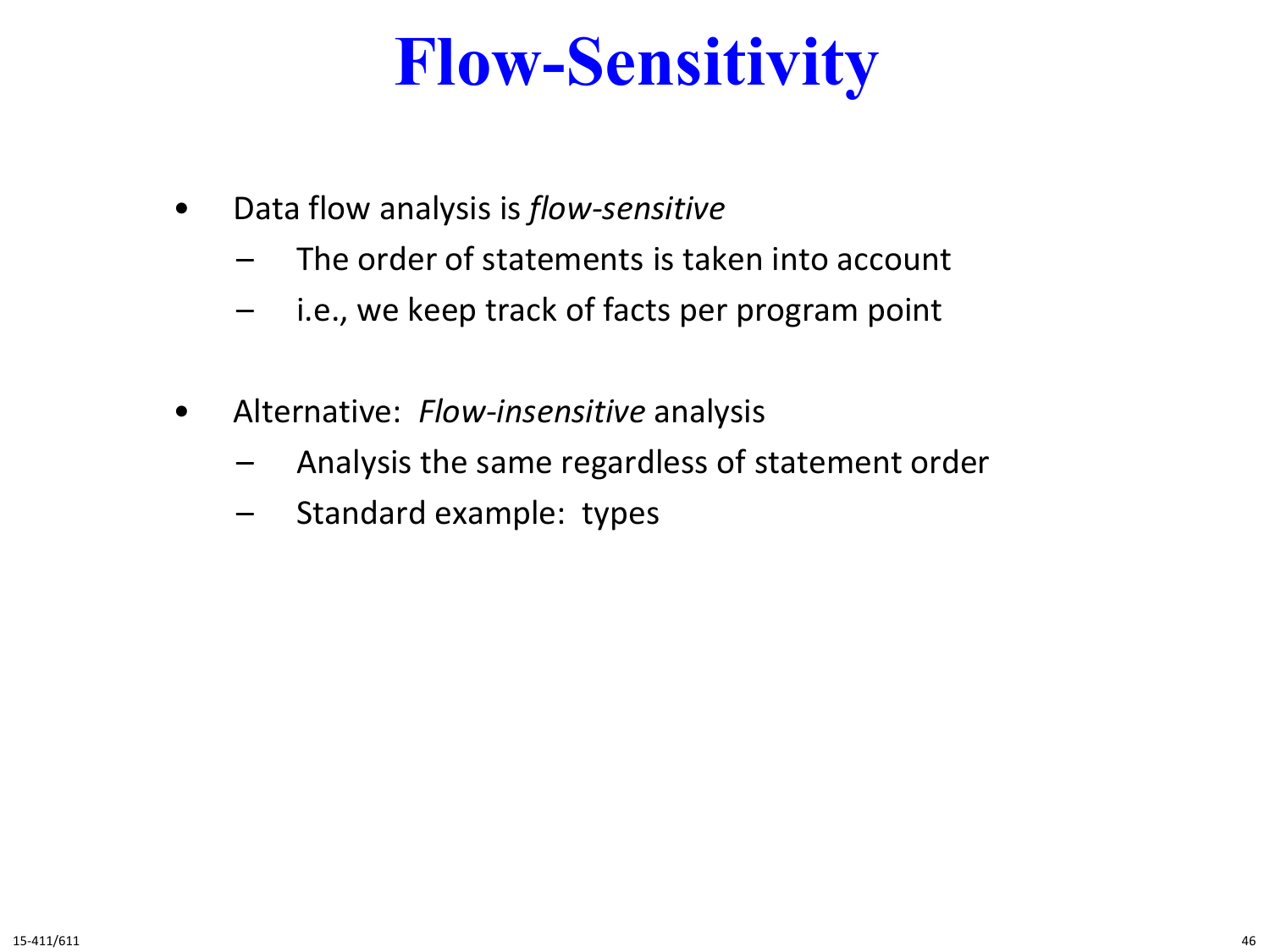# **Terminology Review**

- Must vs. May
	- (Not always followed in literature)
- Forwards vs. Backwards
- Flow-sensitive vs. Flow-insensitive
- Distributive vs. Non-distributive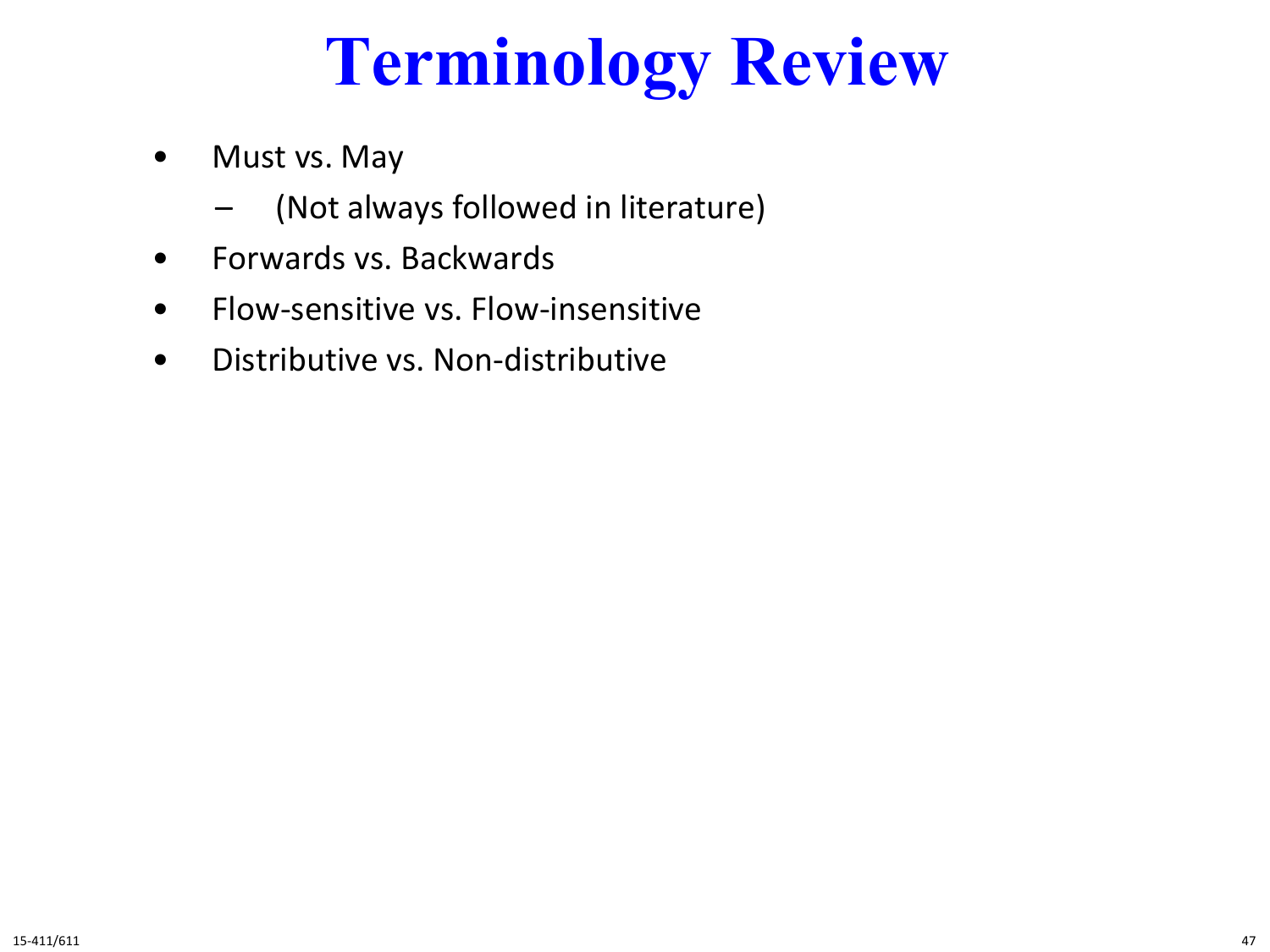# **Another Approach: Elimination**

- Recall in practice, one transfer function per basic block
- Why not generalize this idea beyond a basic block?
	- "Collapse" larger constructs into smaller ones, combining data flow equations
	- Eventually program collapsed into a single node!
	- "Expand out" back to original constructs, rebuilding information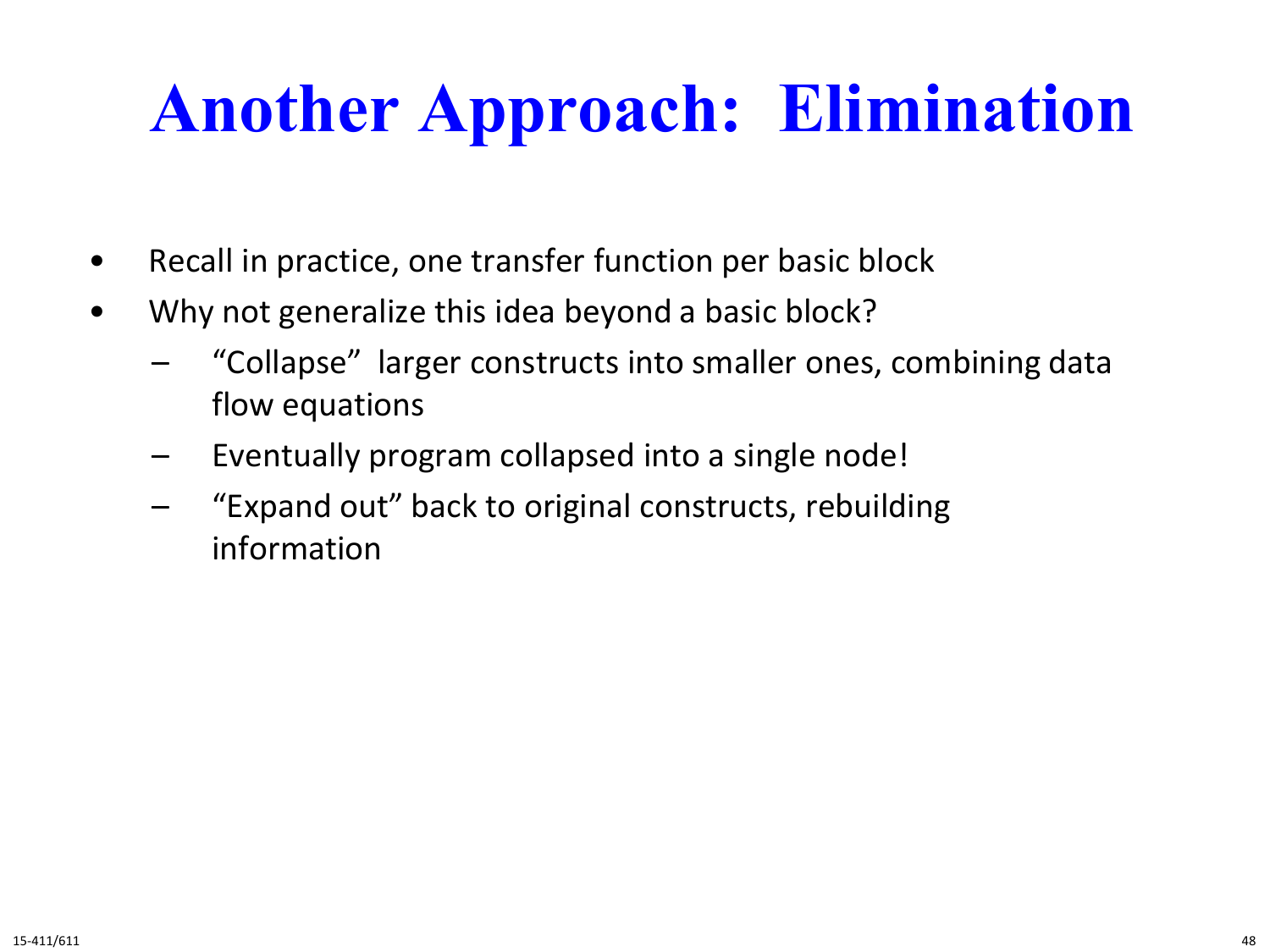# **Lattices of Functions**

- Let  $(P, \leq)$  be a lattice
- Let M be the set of monotonic functions on P
- Define  $f \leq_f g$  if for all x,  $f(x) \leq g(x)$
- Define the function f  $\Box$  g as
	- (f  $\sqcap$  g) (x) = f(x)  $\sqcap$  g(x)
- Claim:  $(M, \leq_f)$  forms a lattice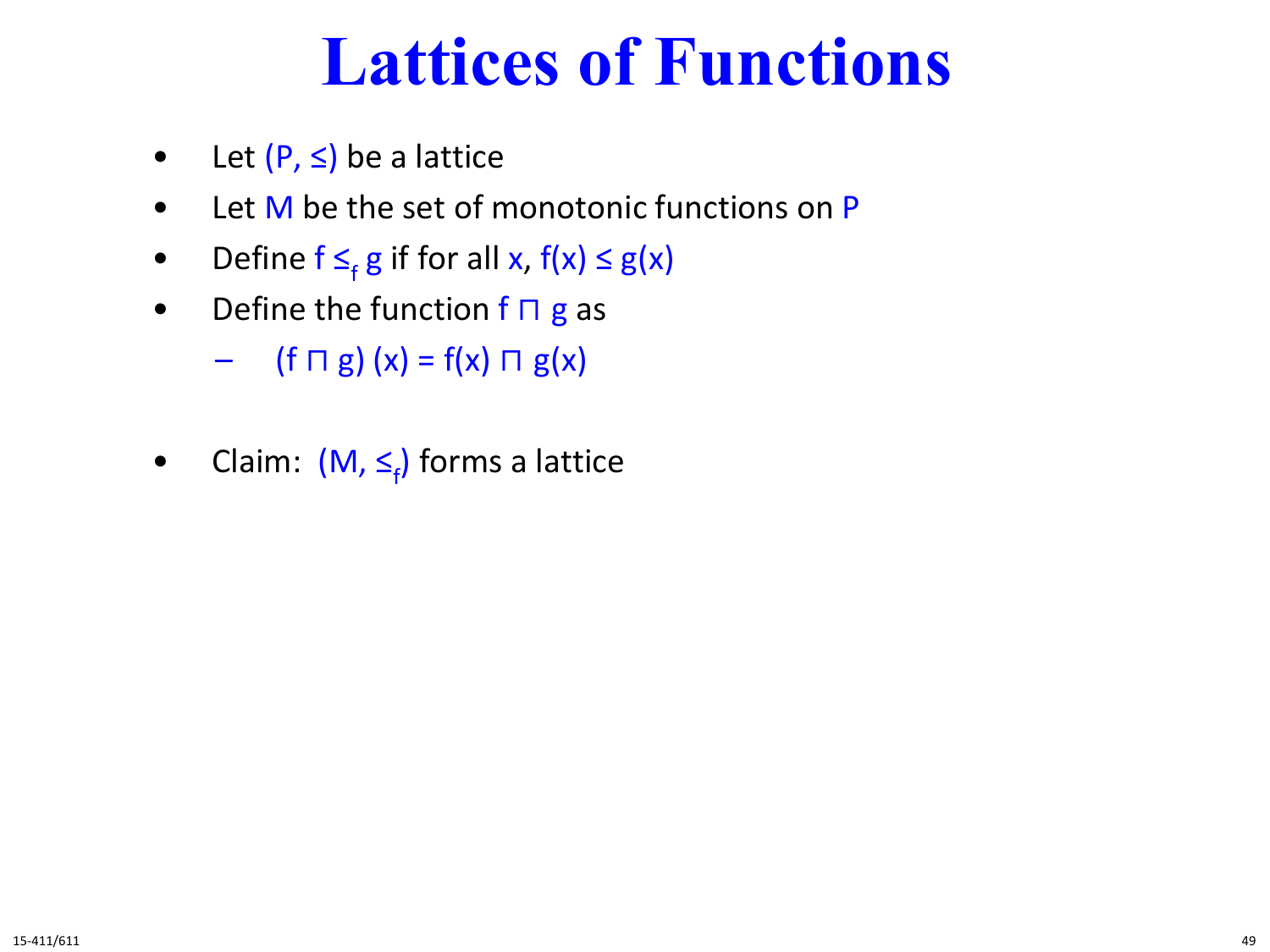# **Elimination Methods: Conditionals**



 $f_{\text{ite}} = (f_{\text{then}} \circ f_{\text{if}}) \sqcap (f_{\text{else}} \circ f_{\text{if}})$ 

 $Out(if) = f_{if}(In(ite)))$  $Out(\text{then}) = (f_{\text{then}} \circ f_{\text{if}})(\text{In}(\text{ite})))$  $Out(else) = (f_{else} \circ f_{if})(In(ite)))$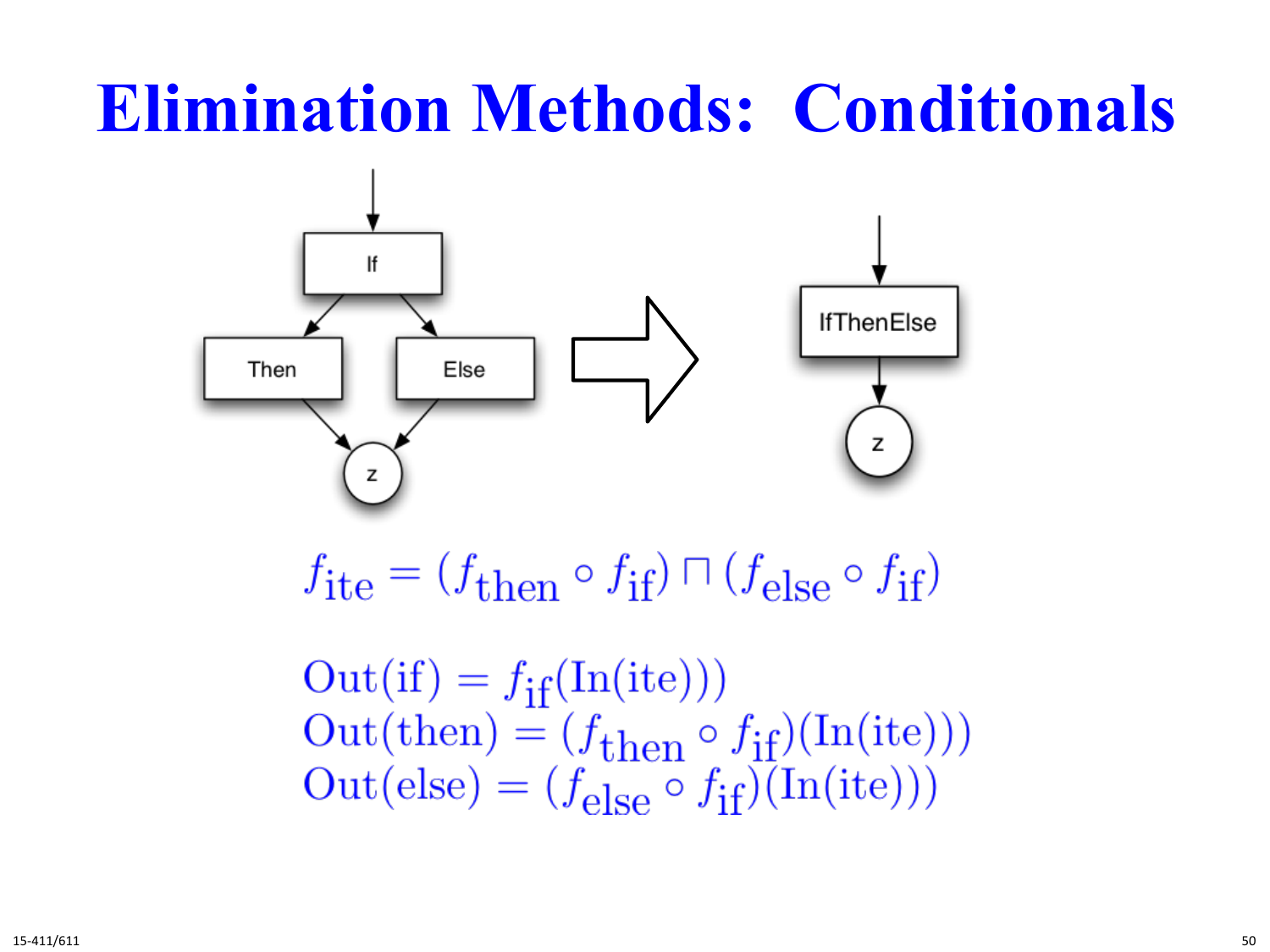## **Elimination Methods: Loops**



 $f_{\text{while}}$  $= f_{\text{head}} \Box$  $f_{\mbox{\scriptsize head}}\circ f_{\mbox{\scriptsize body}}\circ f_{\mbox{\scriptsize head}}\sqcap$  $f_{\text{head}} \circ f_{\text{body}} \circ f_{\text{head}} \circ f_{\text{body}} \circ f_{\text{head}} \cap \cdots$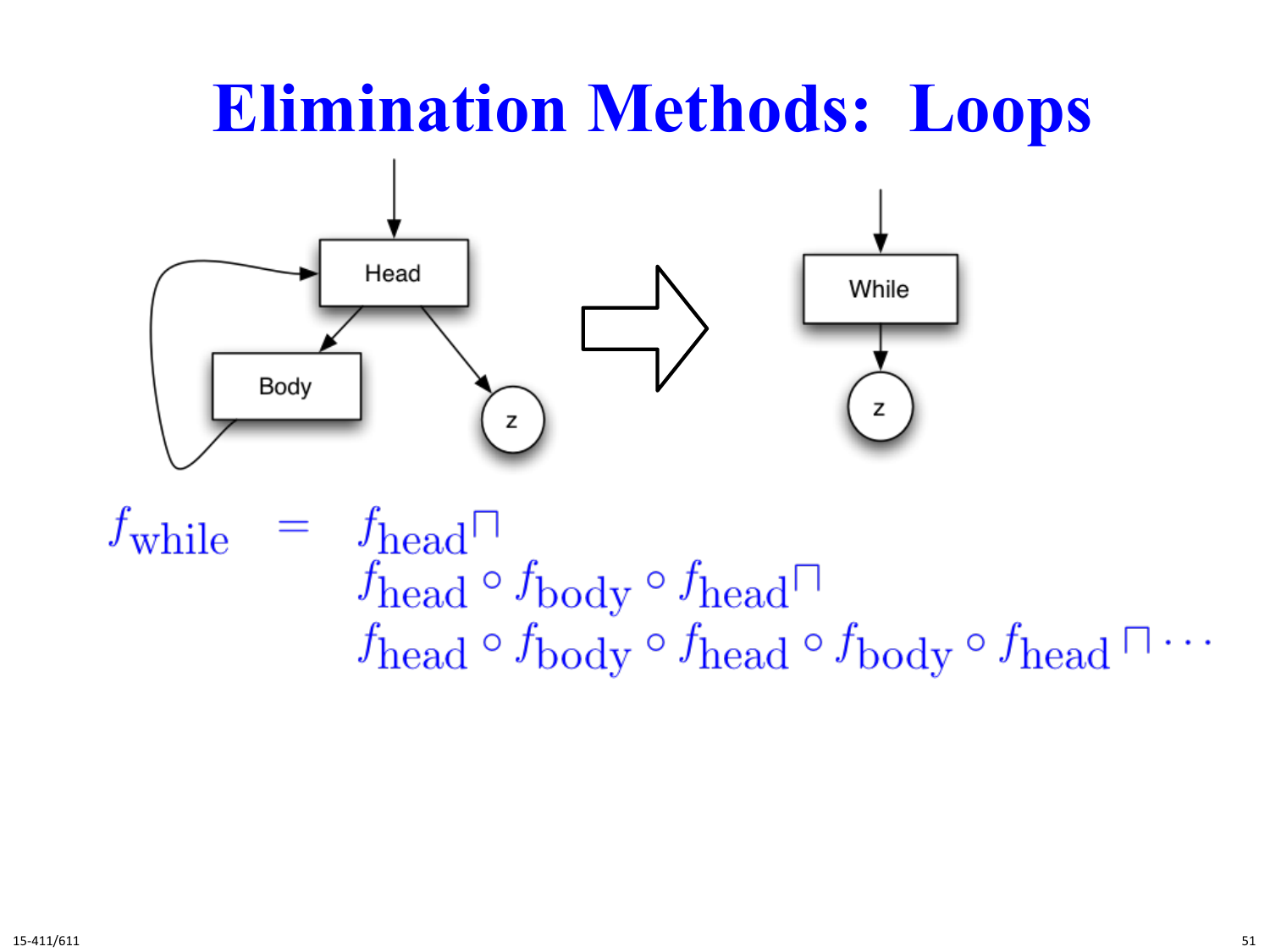# **Elimination Methods: Loops (cont)**

- Let  $f' = f o f o ... of$  (i times)
	- $-$  f<sup>o</sup> = id
- Let

$$
g(j) = \bigcap_{i \in [0..j]} (f_{\text{head}} \circ f_{\text{body}})^i \circ f_{\text{head}}
$$

- Need to compute limit as j goes to infinity
	- Does such a thing exist?
- Observe:  $g(j+1) \le g(j)$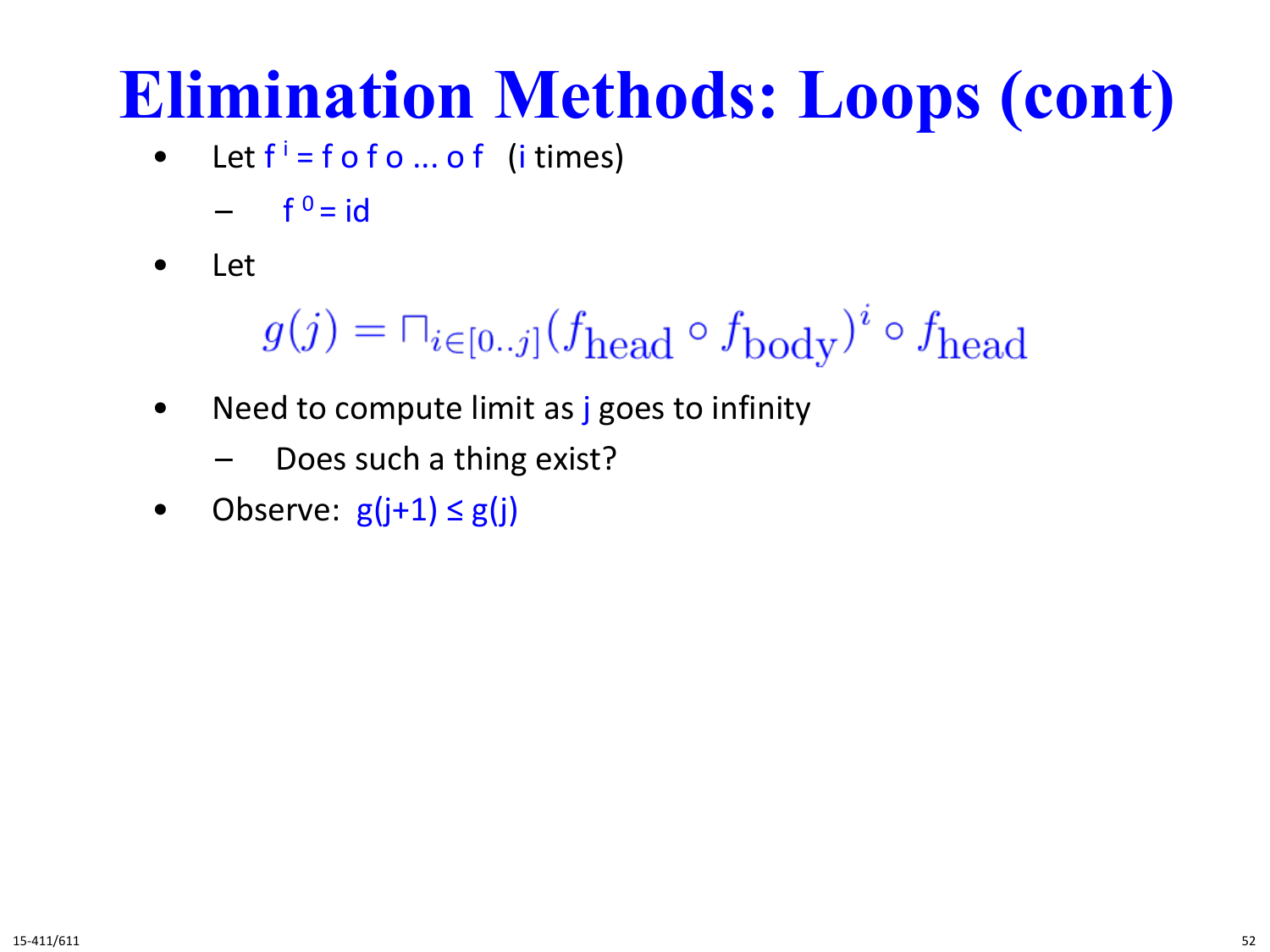# **Height of Function Lattice**

- Assume underlying lattice (P, ≤) has finite height
	- What is height of lattice of monotonic functions?
	- Claim: At most |P|×Height(P)
- Therefore,  $g(i)$  converges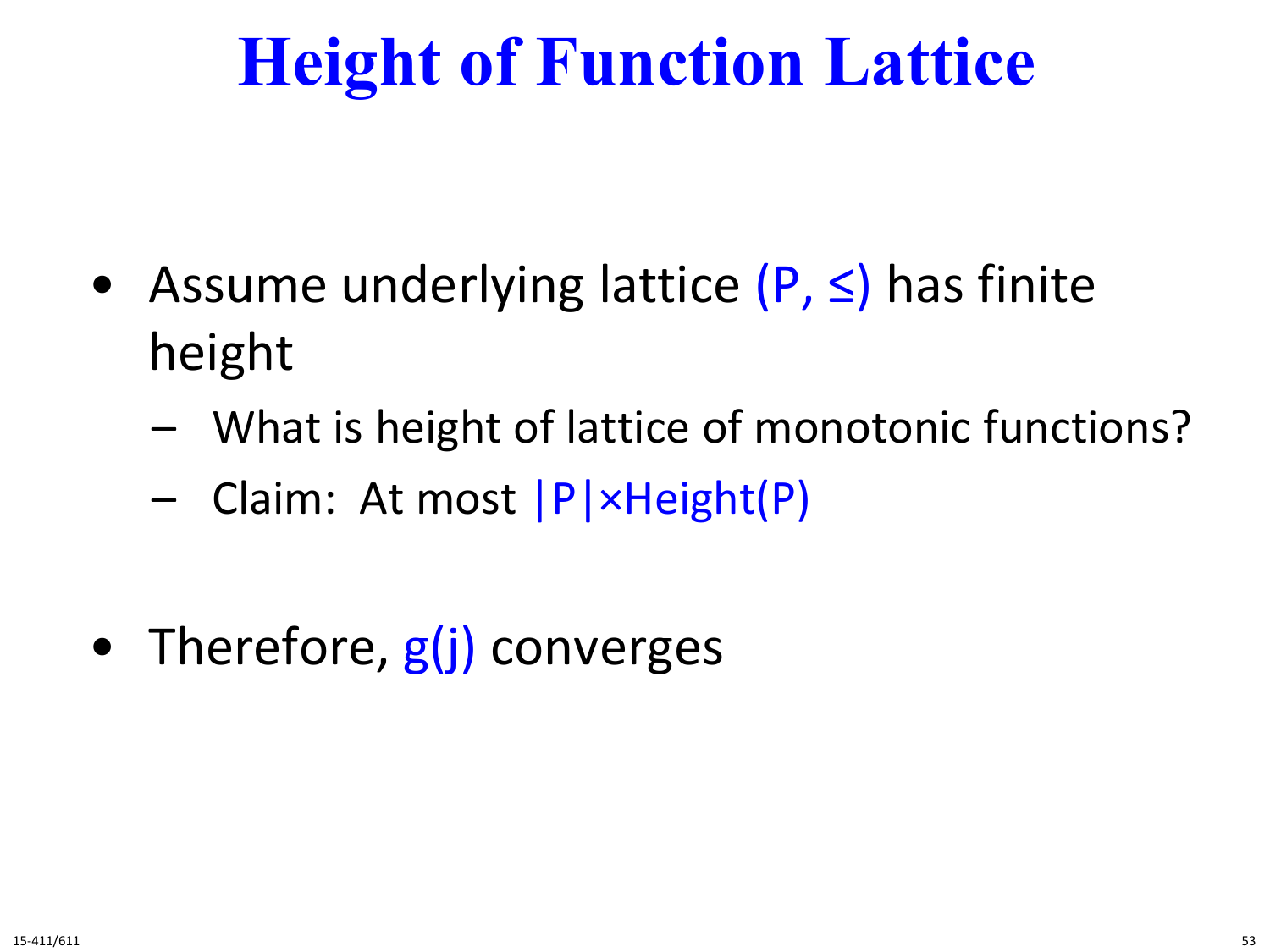# **Non-Reducible Flow Graphs**

- Elimination methods usually only applied to *reducible* flow graphs
	- Ones that can be collapsed
	- Standard constructs yield only reducible flow graphs
- Unrestricted goto can yield non-reducible graphs